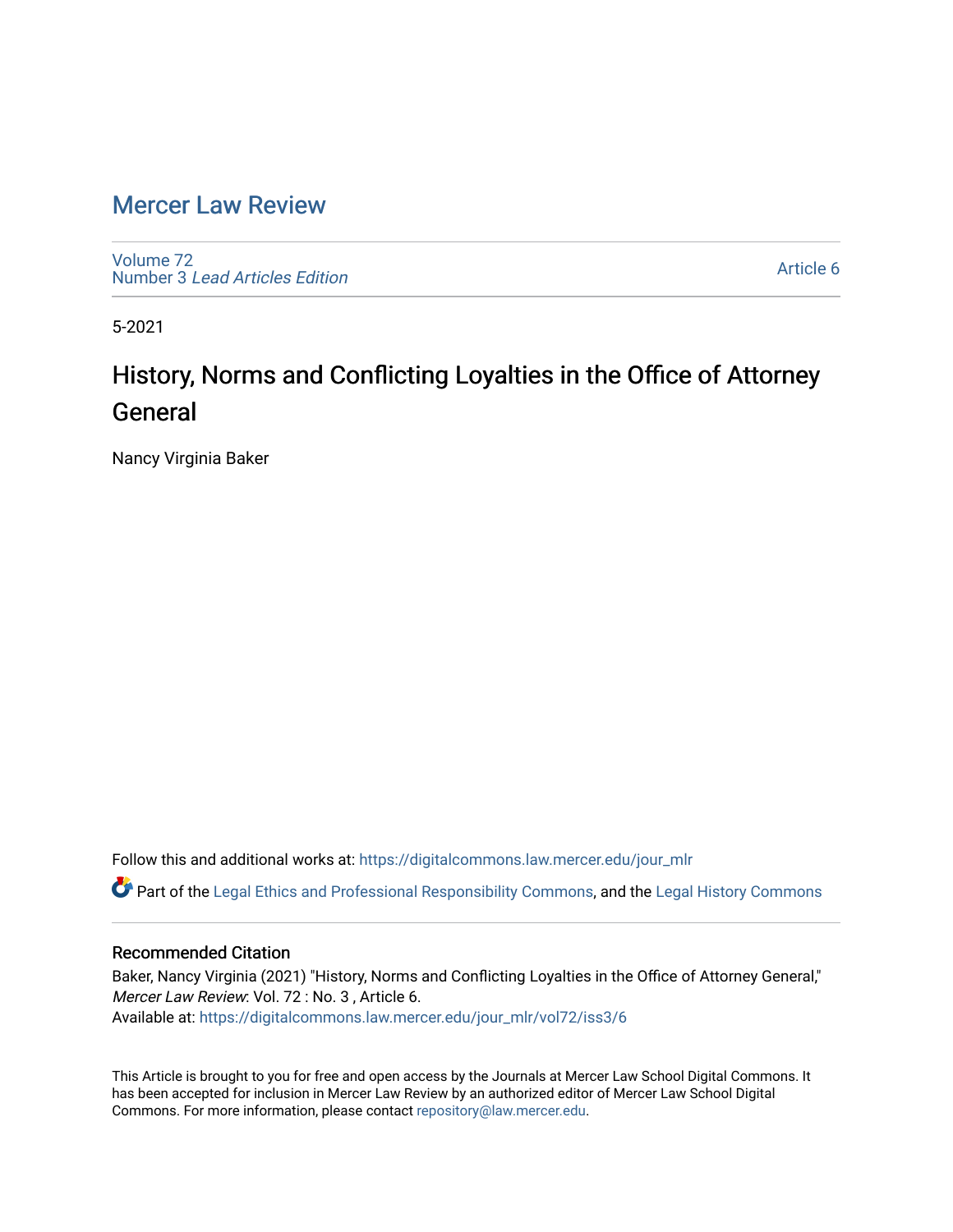# **History, Norms and Conflicting Loyalties in the Office of Attorney General**

## **by Nancy Virginia Baker, Ph.D. \***

### I. INTRODUCTION

A sincere thank you to Patrick Longan and Mercer Law Review for organizing this timely and important symposium on ethics and professionalism in the Office of the U.S. Attorney General. It is such a fascinating office to study, at the nexus of law and politics.

I was a college undergraduate during Watergate, when I first became aware there was an office of attorney general. In graduate school, my interest in it piqued when Edwin Meese was nominated by Ronald Reagan. From then on, I have focused my research on the U.S. Attorney General, especially the duality inherent in the office. Where does or should an attorney general's loyalty lie: with the President or with the law? Can, in fact, the two be separated? After all, the Attorney General exercises power delegated by the President. Many of the Attorney General's roles are political and administrative, not simply legal. Further, in a democracy, the political process is what makes government accountable. Yet, the office is unique among executive agencies and operates under different expectations. To ensure public trust in the fair administration of justice, which is an essential attribute of a stable democracy, law officers follow certain longstanding norms of the office.

A review of historical antecedents will provide some background for understanding how the office developed and what norms developed to serve the public trust.

<sup>\*</sup> Professor Emerita of Government, New Mexico State University. San Jose State University (B.A., 1974); Tulane University (Ph.D., 1989).

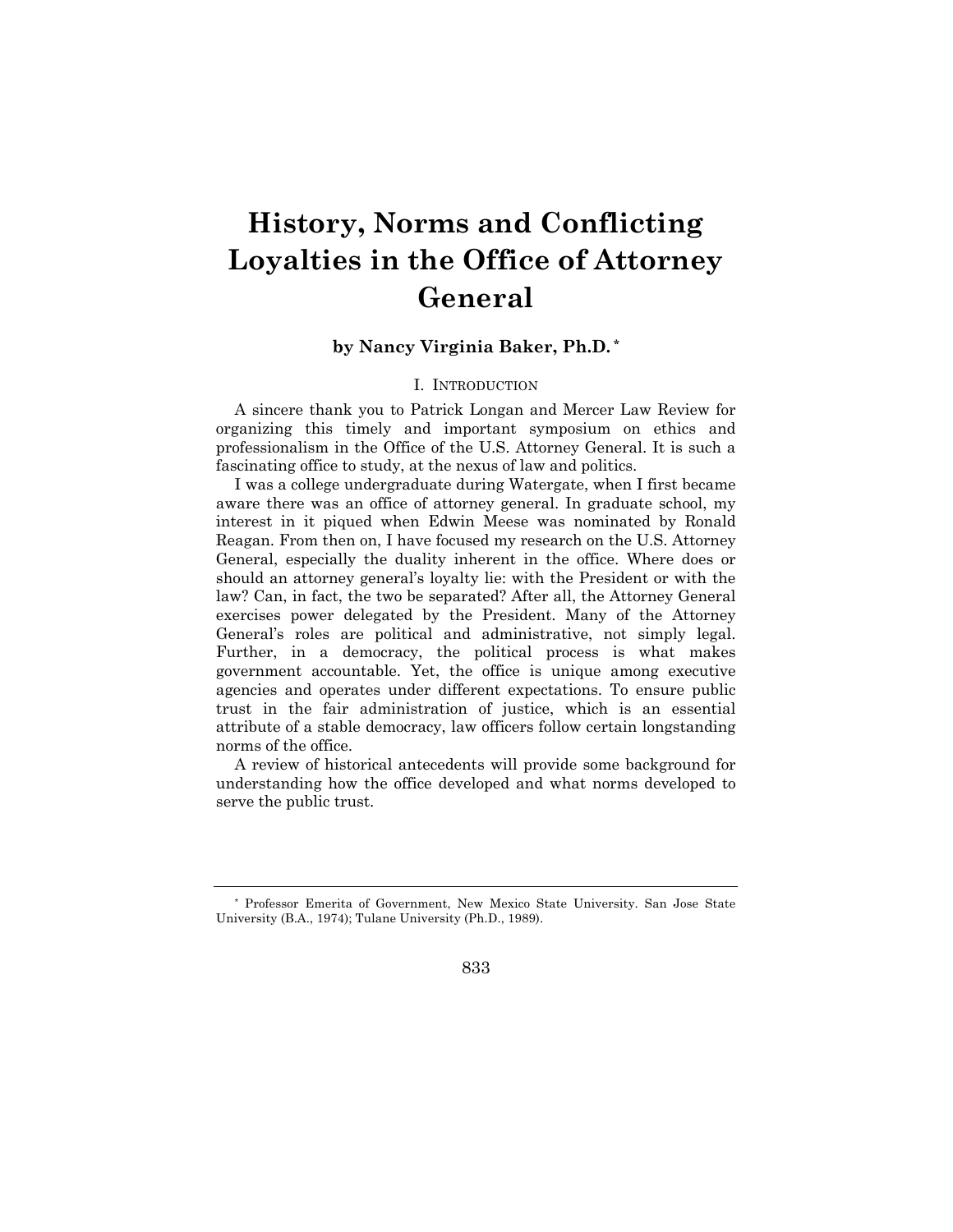#### II. A BRIEF HISTORY

The Attorney General is one of the institutions of American government consciously drawn from an ancient English office, evolving over the centuries in response to political and economic changes brought by trade, colonization, and the English civil war. By the time the colonies were established, the English office had assumed many of its modern attributes: it was centralized, served government as a whole—not simply the monarch—and had both legal and political responsibilities. Colonial governors appointed attorneys general early on, with the first one—in Virginia in 1643—just thirty-six years after the settlement at Jamestown. By the end of the seventeenth century, almost all of the thirteen colonies had attorneys general, and the ones that did not shared legal officers with neighboring colonies.<sup>1</sup>

Colonial attorneys general were not formally independent of the English Attorney General, who remained the *de jure* law officer. But because of the great distances involved, the Crown's control was nominal. In some cases, colonial law officers had broader responsibilities than their English superior. Early on, for example, colonial attorneys general handled all criminal prosecutions. This was not the case in Britain, where the Attorney General conducted only those prosecutions important to the Crown, leaving routine criminal cases up to the victims to pursue.2

Colonial attorneys general varied on the question of the source of their authority, whether they served the king, the Attorney General back in England, or the colonial governor. A few began to see themselves as serving a broader interest. In the colony of Maryland, for example, the Attorney General was considered to serve "the Publick" when his actions related "to the Liberty of the Inhabitants or their Possessions."3

This view spread as some colonists began to resent their appointed governors. An illustration of the tension between the Attorney General and the Governor occurred in the mid-eighteenth century, when Peyton Randolph, Virginia's Attorney General, quarreled with the Governor over his plan to assess a fee to certify land grants. Randolph believed the order to be unlawful; it had not been authorized by the colonial assembly. The Governor disagreed. Randolph left for London to argue the case before Crown authorities. The Governor retaliated by replacing

<sup>1</sup> NANCY VIRGINIA BAKER, CONFLICTING LOYALTIES: LAW AND POLITICS IN THE ATTORNEY GENERAL'S OFFICE 1789–1990, 38–40 (1992).

<sup>2</sup> JOHN LL. J. EDWARDS, THE LAW OFFICERS OF THE CROWN 9 (1964).

<sup>3</sup> OLIVER W. HAMMONDS, *The Attorney General in the American Colonies,* 5.1 ANGLO-AM LEGAL HIST, 3–4 (New York University School of Law, 1939).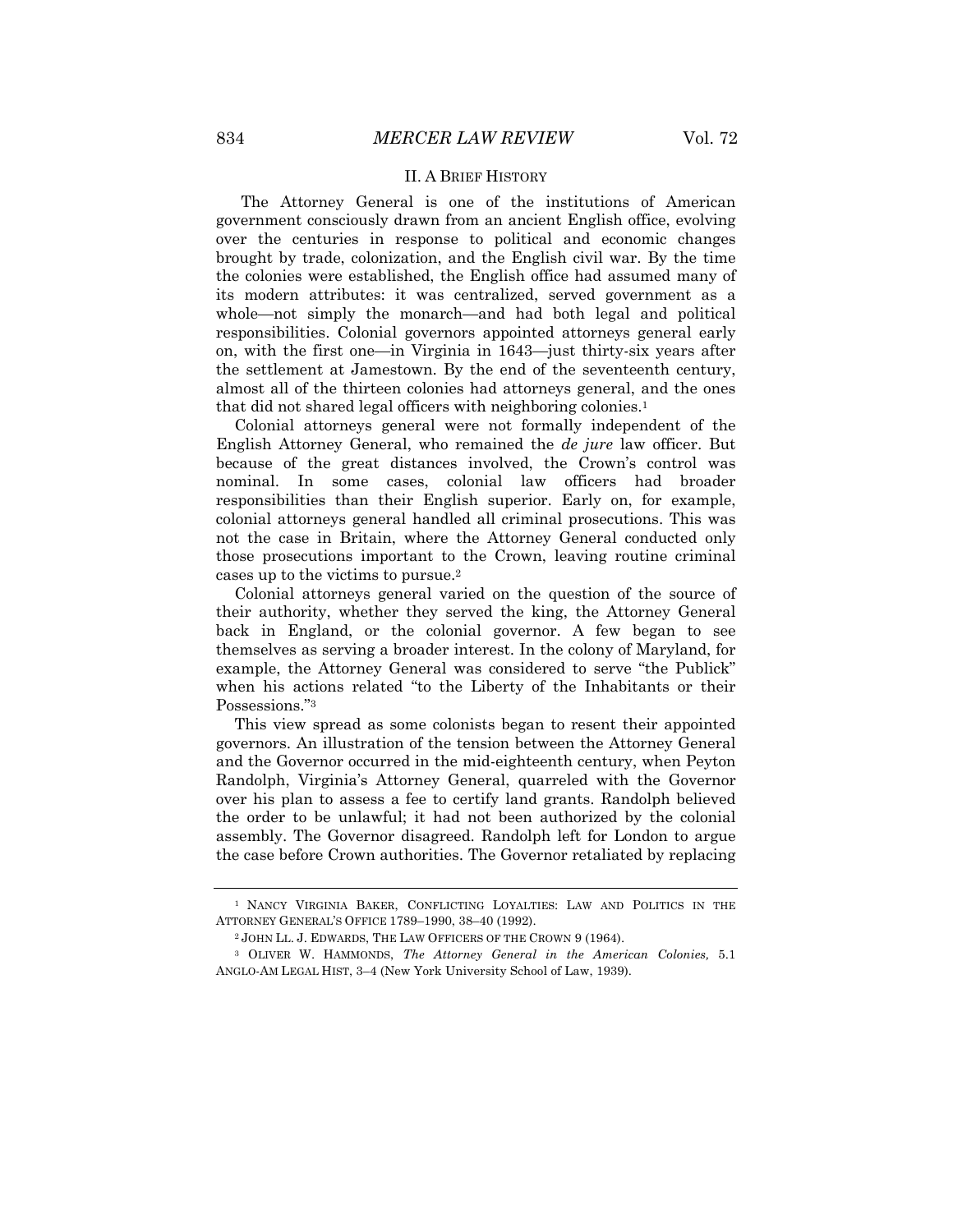him with George Wythe. But the Governor had misread Wythe, who gave the post back to Randolph as soon as he returned. Wythe was the country's first law professor, and both he and Randolph later became active in revolutionary politics.4

By 1776, a fairly coherent system of law officers and courts existed in the colonies. Because of this history, the transition from colonial to state legal systems went fairly smoothly. Every state except Connecticut made express provision for an attorney general, either in their constitutions or by statute. Some states—such as New York designated the Attorney General as the representative of the people, not the government.5

There was no national Attorney General at this time, although the Continental Congress considered appointing one. The proposed law officer would have had the duty of prosecuting suits and giving advice "on all such matters as shall be referred to him by Congress."6 No action was taken on the proposal, leaving the Continental Congress to engage private attorneys to prosecute on its behalf in the state courts, generally over debts incurred during the Revolutionary War. This was fine with many legislators, who were suspicious of a national government.7

This suspicion began to wane by the time of the Constitutional Convention in 1787. Even so, neither in debates nor in the text of the Constitution was an attorney general for the new nation mentioned. The Constitution did pave the way for one, though. First, Article II implies a need for an attorney general to provide advice to the President, especially to ensure that the President "shall take [c]are that the [l]aws be faithfully executed."8 Second, the division of power between the branches and between national and state governments meant that national adjudication was inevitable. For this, a lawyer representing the U.S. government in court would be needed.

The first bill introduced in the U.S. Senate proposed an office of Attorney General along with the lower federal court system. The bill was assigned to a committee on the second day of business but then it stalled. Anti-federalist members resisted nationalizing courts and legal

<sup>4</sup> EDMUND RANDOLPH, HISTORY OF VIRGINIA 161–62, 183 (1970).

<sup>5</sup> HAMMONDS, *supra* note 3, at 10, 22.

<sup>6</sup> JOURNALS OF THE CONTINENTAL CONGRESS, 1774–1789 19, 155–56 (Gaillard Hunt ed., 1912).

<sup>7</sup> James Hightower, *From Attornatus to Department of Justice—An Historical Perspective of the Nature of the Attorney Generalship of the United States as Embodied in the Department of Justice Act of 1870*, *in* REMOVING POLITICS FROM THE ADMINISTRATION OF JUSTICE: HEARINGS BEFORE THE SUBCOMMITTEE ON SEPARATION OF POWERS OF THE COMMITTEE ON THE JUDICIARY UNITED STATES SENATE 408–409 (1974).

<sup>8</sup> U.S. CONST. art. II, § 3.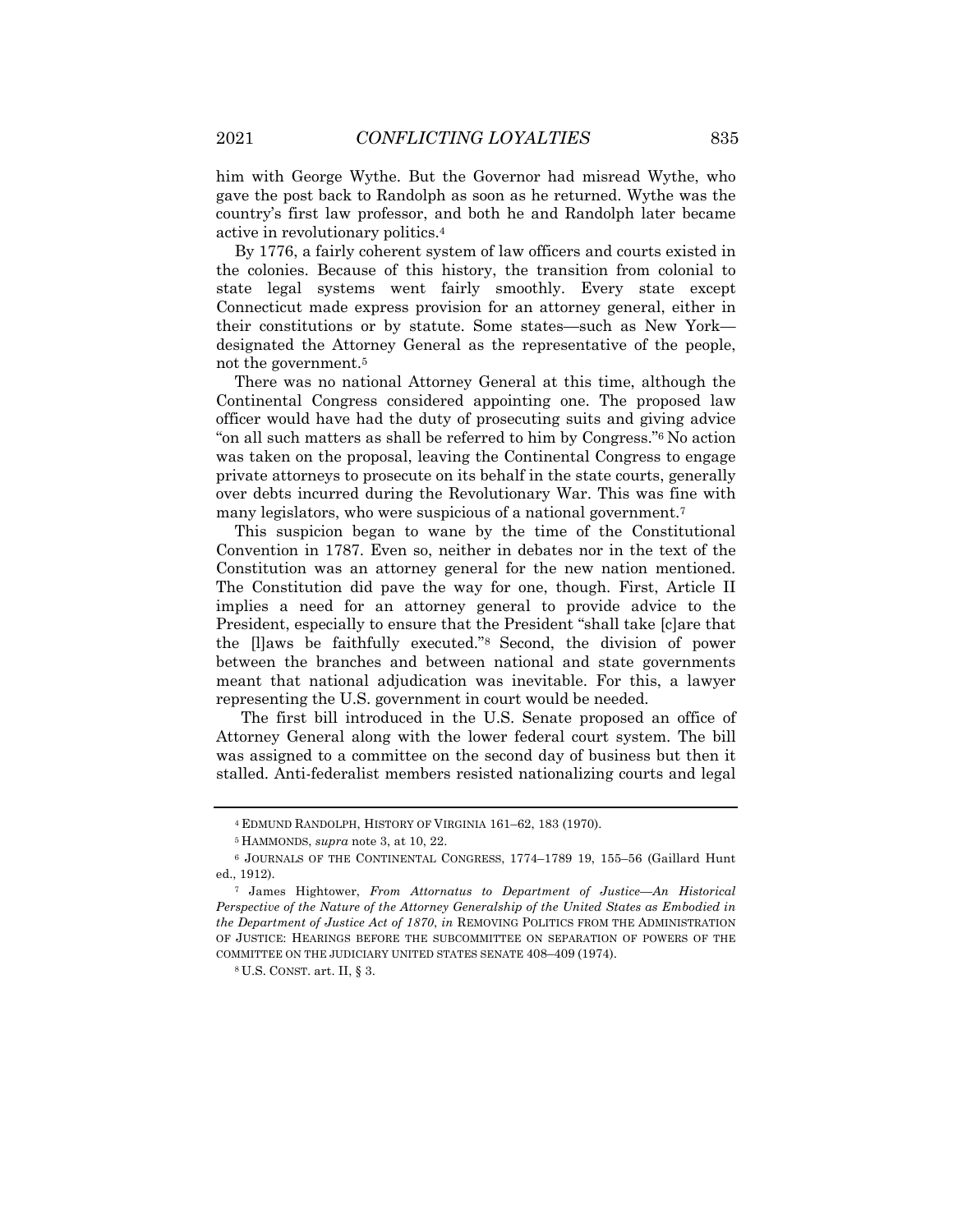issues. A concurrent congressional debate on the Bill of Rights re-invigorated their commitment to state sovereignty. Finally, the Judiciary Act of 17899 passed, but only after the statutes creating the Departments of State, War and Treasury. The relevant part reads:

And there shall be appointed . . . a meet person learned in the law to act as attorney for the United States . . . who shall be sworn or affirmed to a faithful execution of his office, whose duty it shall be to prosecute . . . and conduct all suits in the Supreme Court in which the United States shall be concerned, and to give his advice and opinion upon questions of law when required by the President of the United States, or when requested by the heads of any of the departments, touching any matters that may concern their departments, and shall receive such compensation for his services as shall by law be provided.10

The Act identifies the Attorney General's client as the United States, not the U.S. President or Executive branch. While the method of appointment is not specified, it was understood to provide for presidential nomination with the advice and consent of the Senate, as with other executive officers. Draft versions indicated the Attorney General was to be appointed by the district courts. This was not a radical proposition: state attorneys general often were associated with the judiciary. Some anti-federalist senators, however, objected to court appointment. As Senator William Maclay of Pennsylvania argued, it would "draw by degrees all law business into the Federal Courts."11

In important ways, the Act distinguishes the Attorney General from other executive officers, with duties distinctly legal in character. The Attorney General would be chief law officer of the nation, officer of the court, and legal adviser, as well as member of an elected administration. As one scholar explained, that made the office "a unique bridge between the executive and judicial branches."12

On a more mundane level, another difference existed between the law officer and other executive heads—the lack of formal structure. Unlike their cabinet peers, the earliest attorneys general were part-time and had no staff or even offices. For the first three decades, attorneys general served without transcribing clerks, filing system or desk. They even had to pay for their own heating fuel and stationery, a

<sup>9</sup> An Act to Establish the Judicial Courts of the United States, ch. 20, 1 Stat. 73 (1789). <sup>10</sup> *Id.* at § 35 (1789).

<sup>11</sup> Charles Warren, *New Light on the History of the Federal Judiciary Act of 1789*, 37 HARV. L. REV. 109 (1923).

<sup>12</sup> DANIEL J. MEADOR, THE PRESIDENT, THE ATTORNEY GENERAL AND THE DEPARTMENT OF JUSTICE 26 (1980).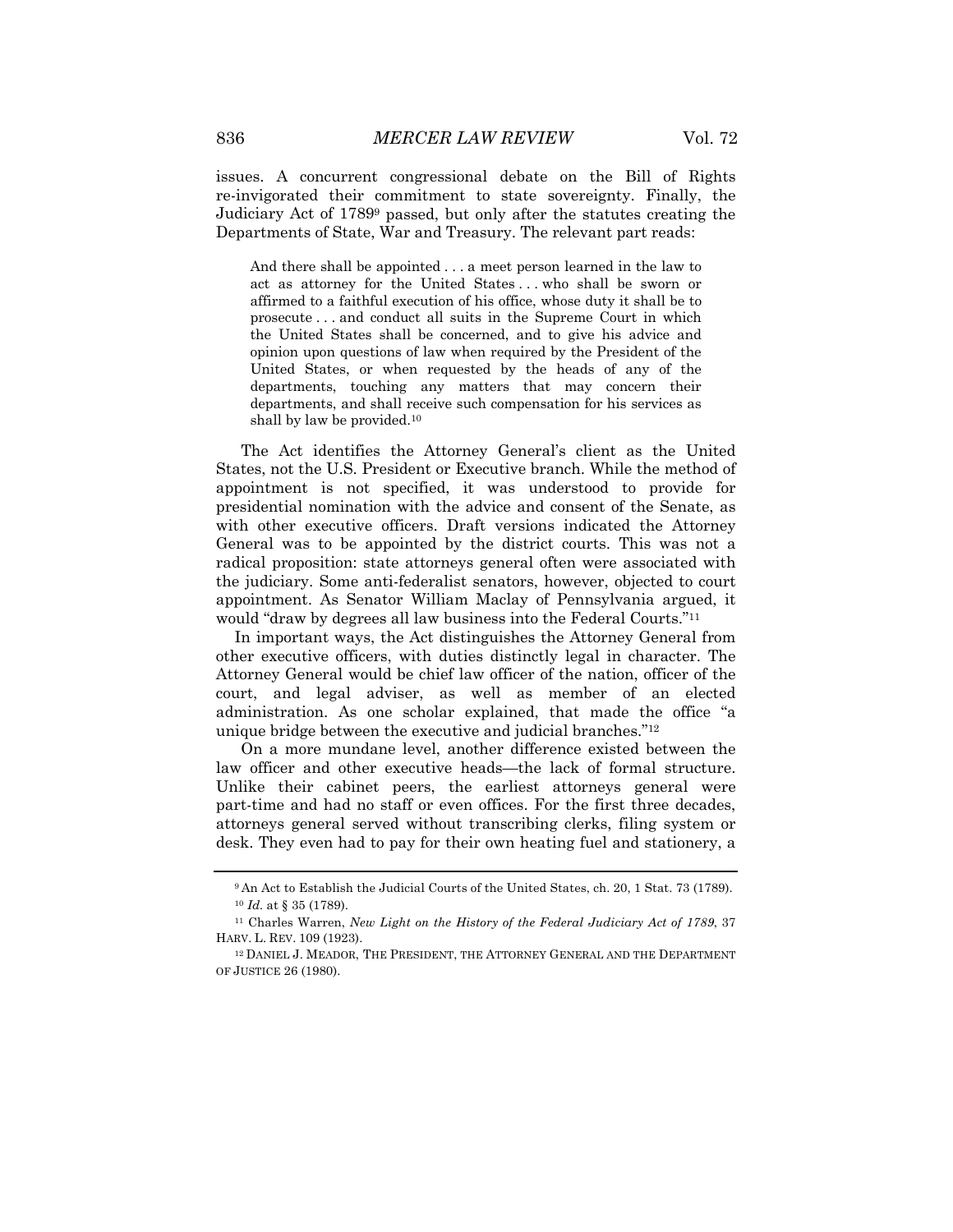situation that Congress resisted rectifying.13 The result was that many early law officers continued their private practices in their hometowns, only occasionally traveling to the nation's capital. This made sense when there was little federal law or litigation. But things began to change as the nation grew and its law business expanded.

To place the Attorney General on par with other Executive branch officers, the issue of residency had to be resolved first. Living outside of the Capitol, the chief law officer was seldom available for cabinet meetings or legal advice, playing a limited role in White House affairs. Both Presidents James Madison and James Monroe tried to entice their attorneys general to move to D.C., with Monroe reasoning that "[t]he Attorney General has been always, since the adoption of our Government, a member of the executive council."14 With the appointment of William Wirt in 1817, Monroe finally had success. Wirt moved to Washington and served as Attorney General for twelve years, the longest tenure to date.15

The office, however, remained primarily a legal one. Because attorneys general received half of the salary of other executive officers, they were expected to maintain their private law practices. Far from being seen as a conflict of interest, private practices brought important benefits, keeping attorneys general abreast of the law and sharpening their legal skills. Acting as private counsel, attorneys general argued some of the most famous early cases before the Supreme Court of the United States: *Gibbons v. Ogden*,16 *Luther v. Borden*,17 *Dartmouth College v. Woodward*,18 *Barron v. Baltimore*<sup>19</sup> and *Chisholm v. Georgia*.20

This changed in 1853. As soon as his salary was increased to match that of other cabinet officers, Caleb Cushing, Franklin Pierce's new law officer, took it as a mandate to serve full-time. This brought him into closer proximity to the President and enabled him to expand his portfolio into policy areas, increasing the status and visibility of the office. Cushing had the time, as well as inclination, to become active in

<sup>14</sup> *Id.* at 418.

<sup>13</sup> Letter from Mr. Monroe to Mr. Lowndes, Chairman of the House Committee of Ways and Means, Am State Papers, 1801–1823, 417–419 (1834).

<sup>15</sup> BAKER, *supra* note 1, at 56–57.

<sup>16</sup> 22 U.S. 1 (1824).

<sup>17</sup> 48 U.S. 1 (1849).

<sup>18</sup> 17 U.S. 518 (1819).

<sup>19</sup> 32 U.S. 243 (1833).

<sup>20</sup> 2 U.S. 419 (1793); HOMER CUMMINGS & CARL MCFARLAND, FEDERAL JUSTICE: CHAPTERS IN THE HISTORY OF JUSTICE AND THE FEDERAL EXECUTIVE 31, 62, 154–55 (The Macmillan Company, 1937).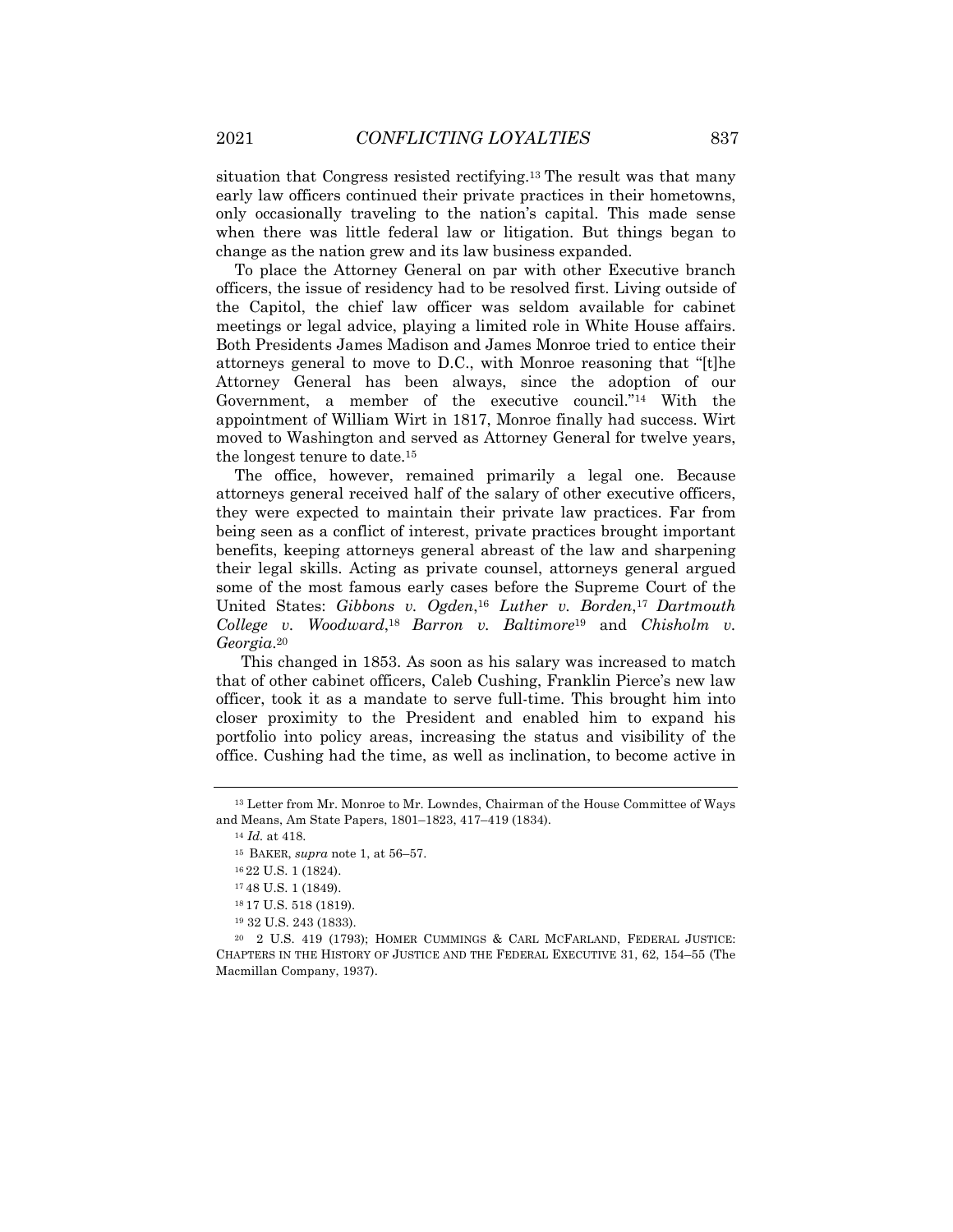a broad range of governmental activities, including some that had previously been handled by the Secretary of State.21

The creation of the Department of Justice added administrative responsibilities to the Attorney General's office. Incumbents began to refer to themselves as heading a law department even before the start of the Civil War. In reality, the "department" in the 1850s comprised an Attorney General, two clerks and a messenger. With the war came an explosion of federal litigation, to which Congress responded by adding two legal assistants and a law clerk. The post-war legal environment was even more challenging. The Attorney General did not have the resources to handle litigation around the country that addressed everything from personal rights to property titles. To meet the increased demand, the federal government hired private attorneys to represent the nation's interests. These private attorneys charged prevailing professional rates, and the costs incurred were close to half a million dollars over four years.22 Added to this, other government attorneys who appeared in court occasionally took contradictory positions to that of the Attorney General. Some were U.S. district attorneys, over whom the Attorney General had no real supervisory power; others were counselors in other executive departments. Confusion as to the government's actual position ensued. In the *Gray Jacket*<sup>23</sup> case, the Supreme Court insisted that the government present a unified legal position through the Office of the Attorney General.24

These factors finally motivated Congress to establish the Department of Justice in 1870.25 The statute added two more assistants, as well as a solicitor general to share the Supreme Court caseload with the Attorney General. It also expanded administrative responsibilities, consolidated more of the government's legal business, and paved the way for the DOJ's broader role in law enforcement.26

Through the early twentieth century, federal law began to reach into more areas, including regulation and antitrust. However, the Attorney General's duties remained somewhat limited because, with few exceptions, the presidency itself remained limited. Congress was the

<sup>21</sup> CLAUDE M. FUESS, THE LIFE OF CALEB CUSHING 136–37 (Harcourt, Brace and Company, 1923).

<sup>22</sup> BAKER, *supra* note 1, at 60–62. Comparing private versus government salaries is instructive. When Edwin Stanton was a private attorney in 1859, he earned an annual salary of \$40,000. A year later, as James Buchanan's attorney general, he earned a mere \$8,000.

<sup>23</sup> 72 U.S. 370 (1866).

<sup>24</sup> *See id.*

<sup>25</sup> Act to Establish the Department of Justice, 16 Stat. 162 (1870).

<sup>26</sup> BAKER, *supra* note 1, at 63–64.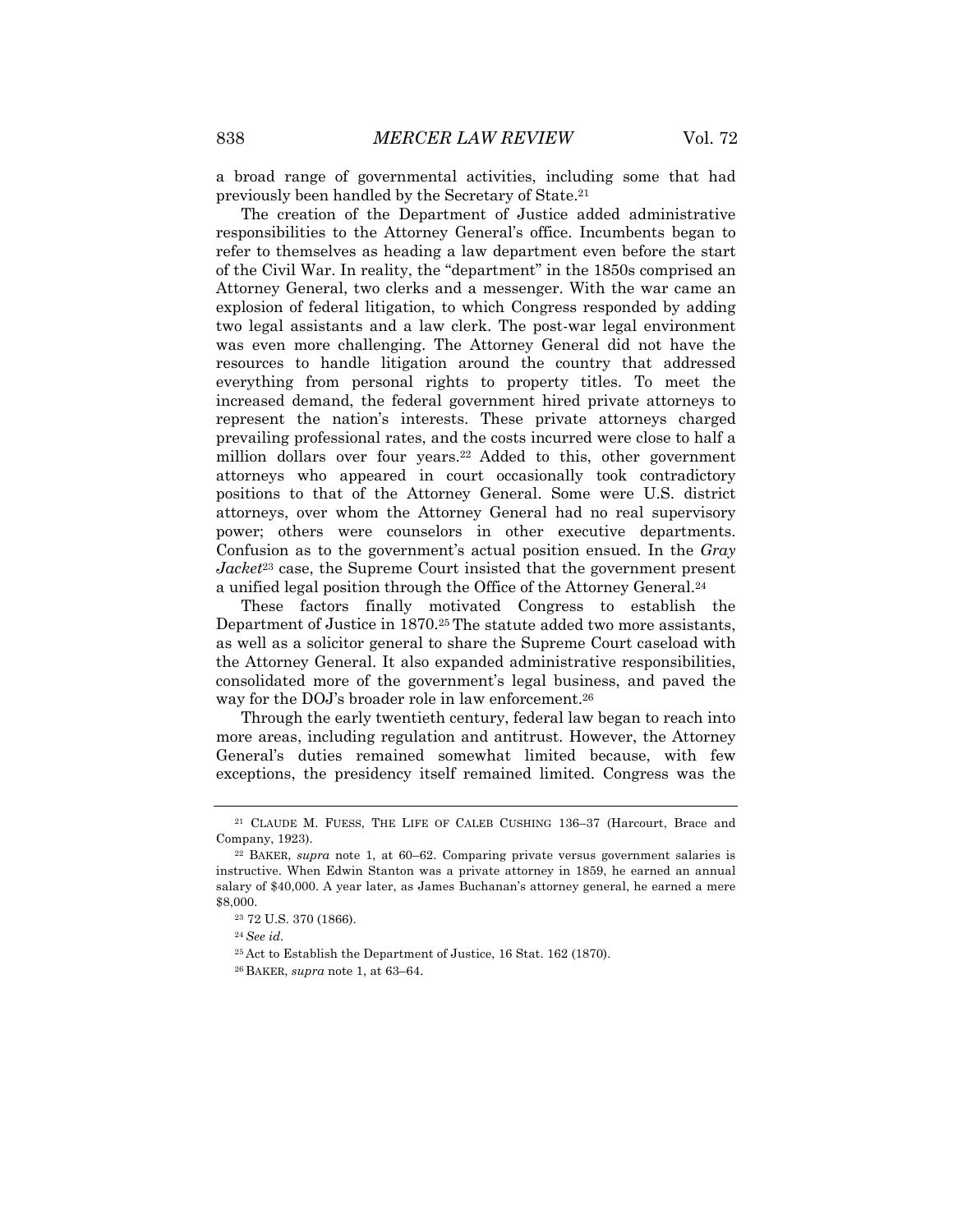dominant actor in the U.S. system of government. Not until the inauguration of Franklin D. Roosevelt (FDR) in 1933 did the center of political power shift definitively toward the Oval Office. The deep economic depression and then world war necessitated national action, which FDR embraced.

Political scientists refer to 1933 as the start of the Modern Presidency, with the White House increasingly leading the domestic and international policy agenda. The Cold War brought new security challenges that further centralized power. Television increased media coverage of the White House. Congress itself began to expect the administration to set the legislative agenda. These developments in turn generated increased attention on the Attorney General's office, as more and more legal issues moved from state arenas to the national stage. Nowhere was this more evident than in the need to address the demands of a growing civil rights movement.

Throughout this 231-year history, the legal, political, and administrative duties of the office have grown. The majority of the eighty-four attorneys general who served as of 202027 have sought to uphold public faith in the fair administration of justice, regardless of their party or ideology.

#### III. THE FAIR ADMINISTRATION OF JUSTICE

A key means of ensuring the fair administration of justice has been abiding by professional guidelines and norms that embody the essential values that undergird the constitutional system.

#### *A. Professional Guidelines*

Over the years, attorneys general have adopted guidelines and general rules to ensure that their advisory role falls within the statutory authority granted in 1789. Many of these guidelines echo similar ones used by the judiciary:

> • Attorneys general do not give advice to Congress except in their capacity as department heads called to testify. This rule has existed since 1820, when Wirt argued that the Judiciary Act made the Attorney General an executive officer, not legislative.

<sup>&</sup>lt;sup>27</sup> The eighty-four appointments include two law officers who were appointed twice: John Crittenden in 1841 and 1850, and William Barr in 1991 and 2019. A few other attorneys general have stayed on in a consecutive administration and therefore are not counted as new appointments.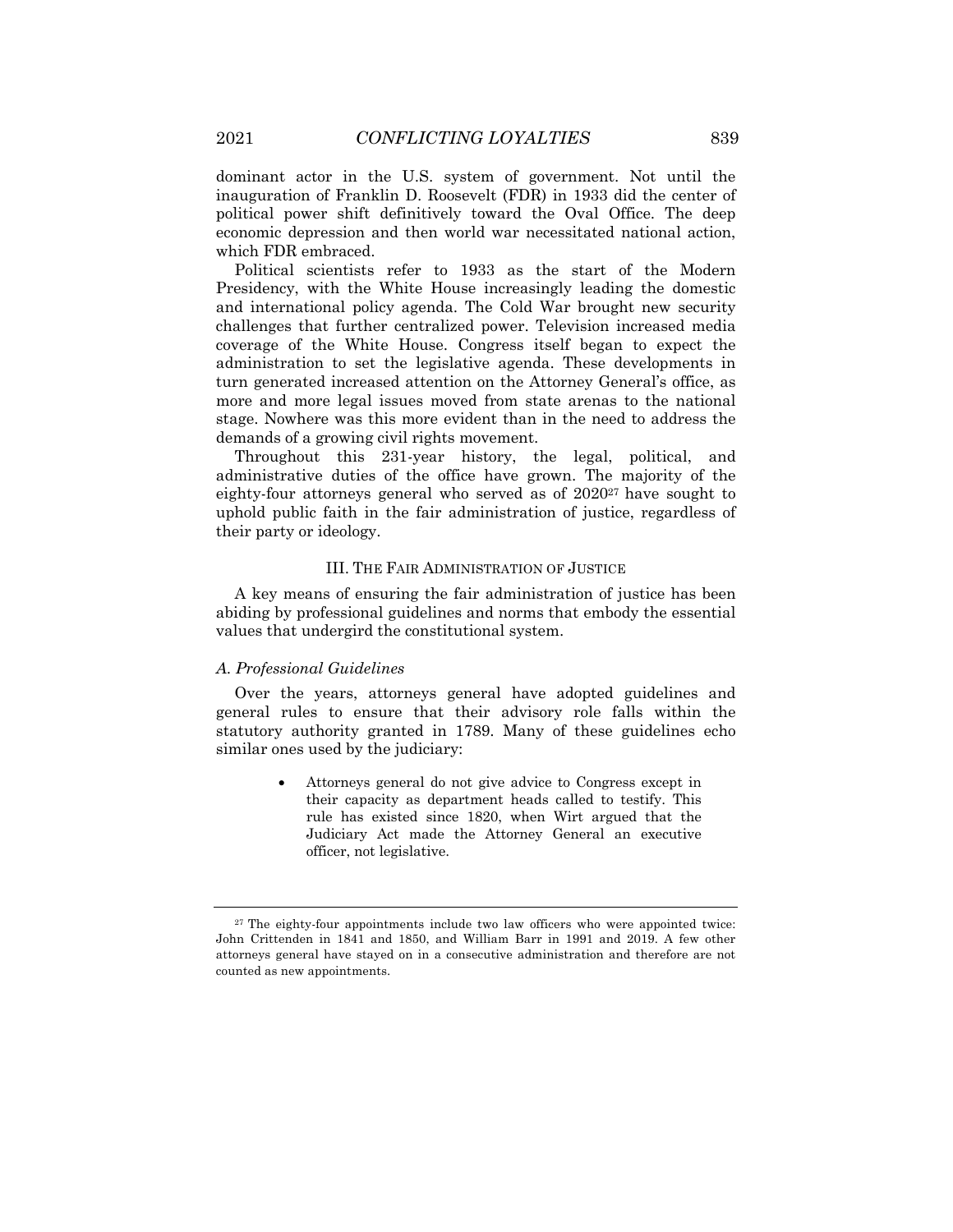- Attorneys general only advise other executive department heads on questions of law, ones that pose real, not hypothetical, legal issues. Further, the request must come from the department head, not a subordinate officer.
- Attorneys general adhere to the principle of *stare decisis* when issuing opinions, generally abiding by those of predecessors in analogous cases. This principle was well expressed by the Office of Legal Counsel under Reagan's first Attorney General, William French Smith: "The Department of Justice has a duty to defend the constitutionality of an Act of Congress whenever a reasonable argument can be made in its support . . . ."28 This rule seeks to minimize confusion or ambiguity in the law, which is crucial since many of the issues addressed by the Justice Department never end up in court.29
- Attorneys general avoid ruling on the constitutionality of legislation once it is enacted. The rule does not apply to pending legislation. One of FDR's law officers, Francis Biddle, explained, "[I]t is not within the [Attorney General's] province to declare an act of the Congress unconstitutional at least where it does not involve any conflict between the prerogatives of the legislative and those of the executive departments."30

In some recent administrations, adherence to these guidelines has softened. For example, in 2011, Attorney General Eric Holder, Barack Obama's first law officer, announced that a section of the Defense of Marriage Act (DOMA) was unconstitutional, and the Department of Justice would no longer defend it in court.31 The Act's supporters blasted Holder, calling his action "[a] shameful moment in politicized government lawyering . . . ."32 After two years, the Supreme Court

<sup>28</sup> Letter from William French Smith, Attorney General, to Strom Thurmond & Joseph R. Biden Jr., Senate Judiciary Comm. Chairmen (Apr. 6, 1981), https://www.justice.gov/sites/default/files/olc/opinions/1981/04/31/op-olc-v005-p0025\_0.pdf.

<sup>29</sup> Dee Ashley Akers, *The Advisory Opinion Function of the Attorney General*, 38 KENT. L. J. 561 (1950).

<sup>30</sup> 40 OFFICIAL OPINIONS OF THE ATTORNEYS GENERAL 160 (United States Government Printing Office, 1949).

<sup>31</sup> Charlie Savage & Sheryl Gay Stolbert, *In Shift, U.S. Says Marriage Act Blocks Gay Rights*, N.Y. TIMES (Feb. 24, 2011), https://www.nytimes.com/2011/02/24/us/24marriage.html.

<sup>32</sup> David R. Lurie, *William Barr Obliterated the DOJ's Standard for Defending Laws Because Donald Trump Asked*, SLATE (April 12, 2019), https://slate.com/news-andpolitics/2019/04/william-barr-aca-lawsuit-donald-trump-doj.html.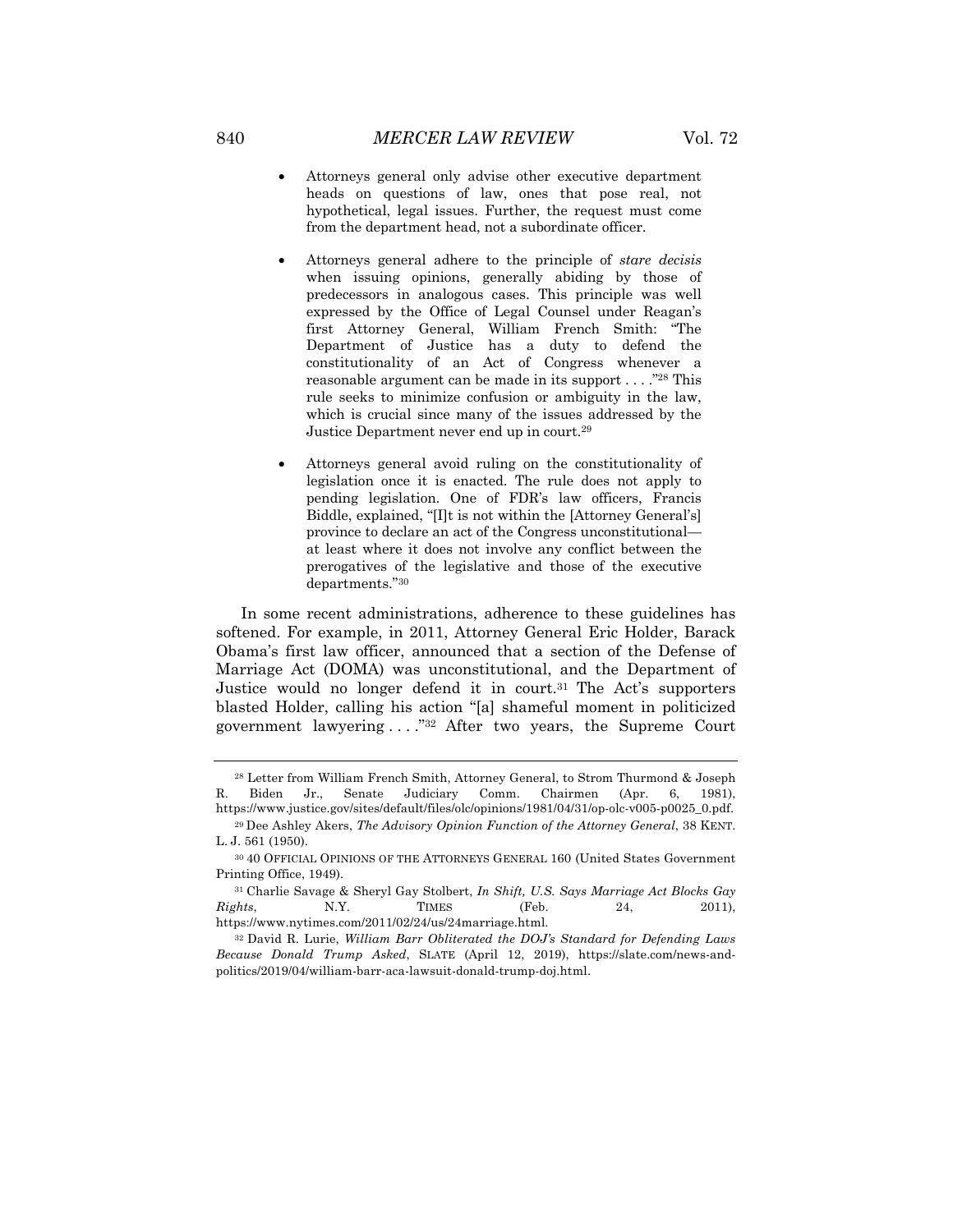agreed with the Attorney General's interpretation and struck down DOMA.33

#### *B. Norms of the Office*

Of greater consequence than professional guidelines are the norms that have developed around the Office of the Attorney General. Norms provide the foundation on which the legitimacy of legal authority rests, and "[c]itizens who view legal authority as legitimate are generally more likely to comply with the law."34

Unlike the principles outlined above, norms are not self-created. They develop over time, drawn from long-standing Anglo-American traditions respecting the rule of law and notions of justice. No statutory penalties exist for violators. Instead, attorneys general who break norms, but not criminal law, at most may face congressional sanctions. Even then, the harshest sanctions may not be felt by the offending Attorney General, but by later attorneys general facing skeptical senators. Attorneys general take norms seriously not because of negative personal consequences, but negative institutional consequences. Their concern is to secure public confidence in the administration of justice. The primary norms follow.

#### **1. Independence**

The first, and probably oldest, norm is that of independence from inappropriate political intervention into legal matters. Department of Justice must be free to make its own determinations, based on the law and not political favoritism. Neither the President nor powerful members of Congress may force the department to undertake criminal investigations or bring prosecutions, especially against their political rivals. It does not mean that the Attorney General rejects all guidance from the Oval Office. Presidents are elected in part to advance their law enforcement policy agendas. Ronald Reagan's first Attorney General explained, "Simply put, consistent with the Constitution and the laws of the United States, the Department of Justice intends to play an active role in effecting the principles upon which Ronald Reagan campaigned."35

Since the Watergate era, specific safeguards have been adopted. A president may be briefed on nationally important cases but not given

<sup>33</sup> U.S. v. Windsor, 504 U.S. 744 (2013).

<sup>34</sup> TOM R. TYLER, WHY PEOPLE OBEY THE LAW 62 (1990).

<sup>35</sup> William French Smith, Attorney General, *Remarks of the Attorney General Before the Federal Legal Counsel* (Oct. 29, 1981), https://www.justice.gov/sites/default/files/ag/legacy/2011/08/23/10-29-1981.pdf.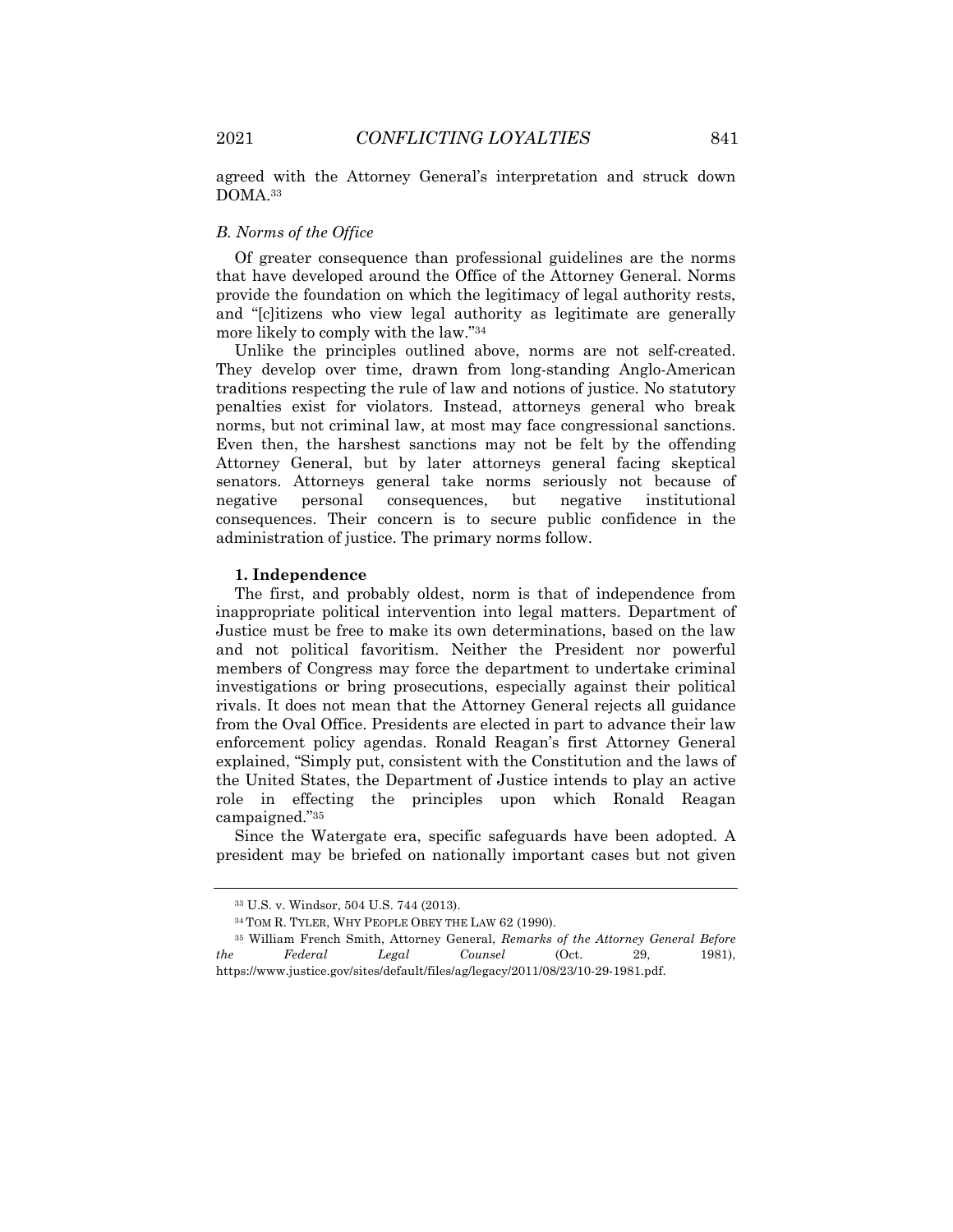details about particular investigations. This is especially so when an investigation is politically sensitive.36 Further, public announcements about an investigation should not be made until the investigation is completed and indictments are brought.

Some administrations also have sought to shield line prosecutors from political pressure. This began in 1978, when Jimmy Carter's Attorney General, Griffin Bell, established a policy that all inquiries from the White House staff or Congress could only be raised with the Attorney General, the Deputy Attorney General, or the Associate Attorney General. Requests for formal legal advice had to go to the Attorney General or Office of Legal Counsel.37 The policy was intended to insulate assistant attorneys general, U.S. attorneys and heads of investigative agencies from politics. Bell's successor, Benjamin Civiletti, followed the same guidelines. Early in the Reagan administration, the White House Counsel put a similar policy in place, as did the administration of George H.W. Bush. Later, Bush's former Attorney General, Bill Barr, advised Alberto Gonzales, George W. Bush's White House Counsel, to adopt what he called the Reagan rules. He told Gonzales to "Start out very tight, and then as people start getting judgment and they understand what's right and what's wrong, you can loosen up a little bit."38

When an Attorney General is implicated in serious violations of the norm of independence, the Senate may consider legislation to enforce it. That occurred twice in the aftermath of administration scandals.

The first time was in 1924. Warren G. Harding's Attorney General, Harry Daugherty, was not directly implicated in the worst administration scandal, which involved the selling of Teapot Dome oil leases. But that scandal brought unwelcome attention to how Daugherty did business at the DOJ. Senate investigators found credible allegations of his wrongdoing: obstruction of justice, failure to prosecute illegal monopolies, fraud, and selling jobs, including judgeships. Adding to the appearance of impropriety, Daugherty had large unexplained sums of money in his bank account.39 In response to their investigation, senators considered removing the office from politics. In the words of

<sup>36</sup> Amy Gardner et al., *Barr Said to Have Told Trump About Investigation into Discarded Pennsylvania Ballots*, WASH. POST (Sept. 25, 2020), https://www.washingtonpost.com/politics/barr-trump-pennsylvania-ballotsinvestigation/2020/09/25/5e4990a0-ff3b-11ea-b555-4d71a9254f4b\_story.html.

<sup>37</sup> Interview with Griffin Bell in Washington, D.C. (Oct. 21, 1987).

<sup>38</sup> Interview by James S. Young, Daniel J. Meador, Russell L. Riley, and Nancy V. Baker with William P. Barr in Charlottesville, Va. (Apr. 5, 2001).

<sup>39</sup> JAMES GIGLIO, H. M. DAUGHERTY AND THE POLITICS OF EXPEDIENCY 176, 181–93 (1978).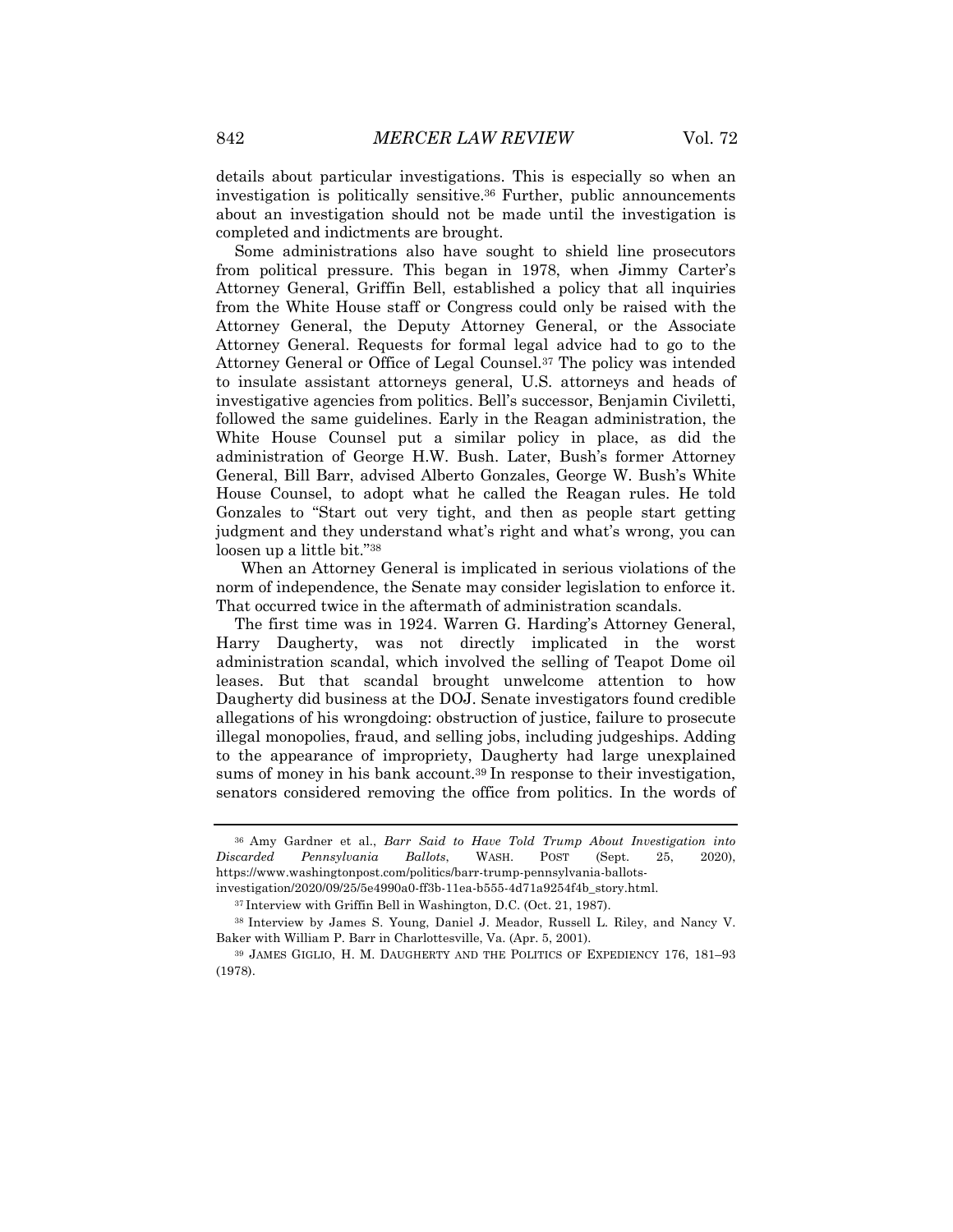one senator, "[t]he Department of Justice is the one department in the [g]overnment . . . that ought to enforce the law impartially, regardless of political affiliation."40

The solution the senators adopted was the creation of an Assistant Attorney General to handle criminal cases, and another to handle civil. They believed that removing the Attorney General from direct control over civil and criminal cases would depoliticize the DOJ.41

The Watergate scandal also prompted a reexamination of the independence of the Attorney General. Watergate refers to the break-in and cover-up of Democratic campaign offices during the 1972 presidential election by Richard Nixon's campaign operatives. His Attorney General, John Mitchell, was implicated in both. As the sitting law officer, he began acting as campaign manager months before he resigned to run the campaign full-time. Mitchell was still at the DOJ when the reelection campaign's so-called "dirty tricks" were planned. In battling the President's political enemies, Mitchell later testified that his actions were justified.42 A federal grand jury did not agree. He was indicted on six counts involving obstruction of justice and perjury and was convicted on five of them. He served nineteen months in prison.<sup>43</sup>

One outcome of the scandal was the creation of the Office of Professional Responsibility in the DOJ in 1975. Its primary mission "is to ensure that Department attorneys perform their duties in accordance with the highest professional standards as would be expected of the nation's principal law enforcement agency."44 It investigates misconduct allegations brought against DOJ attorneys, prosecutors and immigration judges, but not specifically the Attorney General.45

Another outcome were hearings by a Senate subcommittee on two bills proposing to remove the Attorney General from presidential control. The author of one bill, Senator Sam Ervin, observed sharply that "the Department of Justice . . . all too often makes its ruling on

<sup>40</sup> *Senate Hearings before the Select Committee on Investigation of Attorney General Harry M. Daugherty*, Part 9, 68th Cong. 2565 (1924).

<sup>41</sup> GIGLIO, *supra* note 39, at 190.

<sup>42</sup> *Watergate Hearings: Proceedings of the Senate Select Committee on Presidential Campaign Activities,* 366–73, 389–90, 392 (New York Times staff ed., 1973).

<sup>43</sup> *Watergate Special Prosecution Force Report* 52, 156 (1975); *United States v. Mitchell*, 389 F. Supp. 917 (1975); *Mitchell et al. v. Sirica*, 377 F. Supp. 1312 (1974).

<sup>44</sup> OFFICE OF PROFESSIONAL RESPONSIBILITY,

https://www.justice.gov/opr (last visited Feb. 11, 2021).

<sup>45</sup> Standards of Conduct, 1-4.300 - Reporting Attorney Professional Misconduct and Related Law Enforcement Misconduct to the Office of Professional Responsibility (OPR), U.S. DEPARTMENT OF JUSTICE (Sept. 2018), https://www.justice.gov/jm/jm-1-4000 standards-conduct.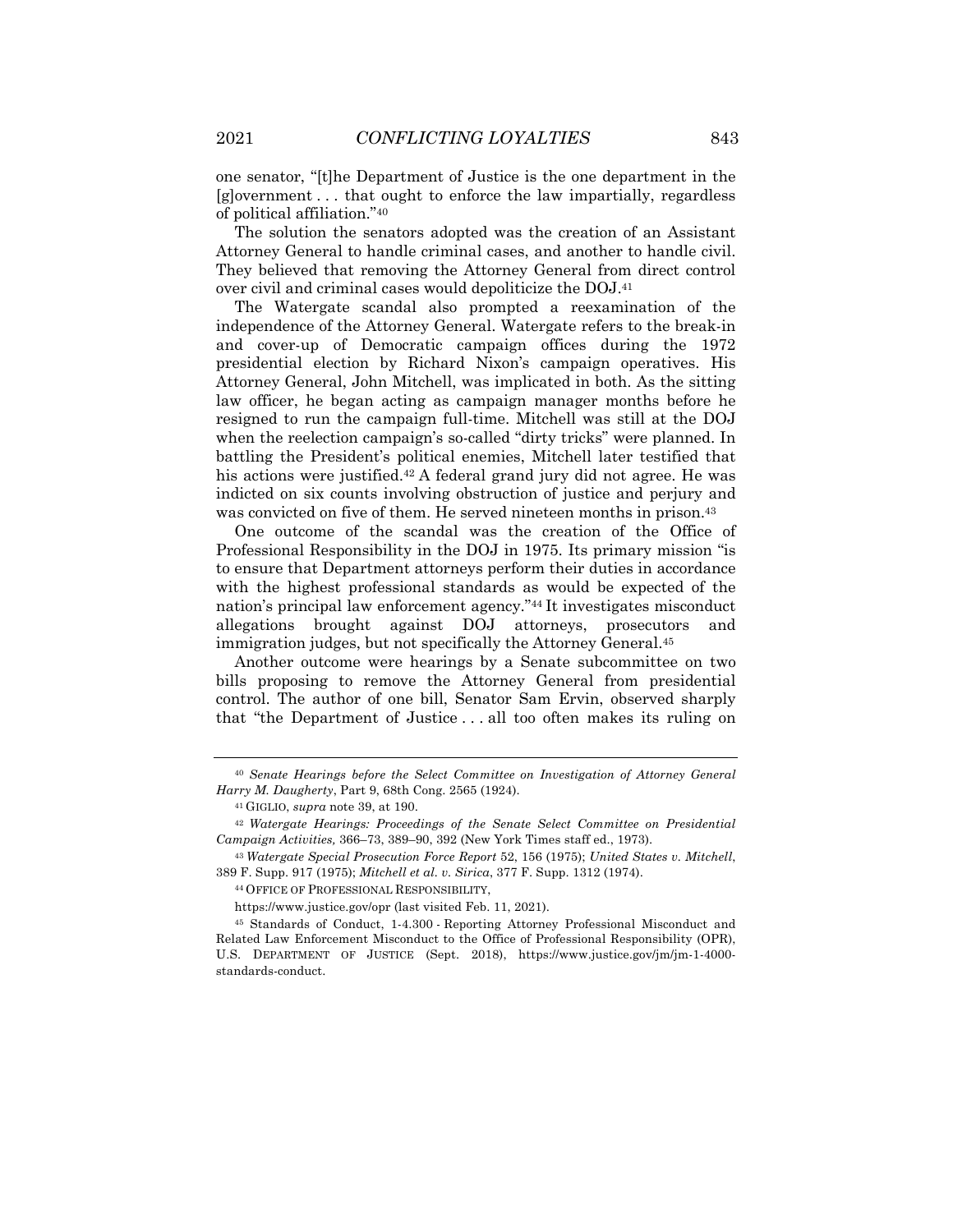constitutional and legal questions harmonize with the political desires of the White House . . . ."46 Neither proposal passed.47

The damage that Watergate did to the credibility of the DOJ lasted for years, and constrained both of Nixon's immediate successors, Gerald Ford and Jimmy Carter. Ford described what he was looking for in an attorney general: "[S]omeone of unquestioned integrity and impeccable legal abilities and background and [who] ought to come from outside the traditional political arena."48 He selected a renowned legal scholar and academic, Edward Levi. Carter, during his campaign, also pledged as an independent Attorney General. His nominee, Griffin Bell, a former federal judge, assured senators he and the President shared the determination that "the Justice Department would be operated on a nonpolitical basis."49

#### **2. Nonpartisanship**

The second important norm is nonpartisanship, because partisan activism undermines public confidence in the impartial administration of justice. Especially since the Watergate scandal, "[P]residents and attorneys general have typically sought a separation between the White House and the Justice Department to preserve the appearance that justice is meted out fairly, regardless of political affiliation."50 As with the norm of independence, even the perception of breaking the norm can be damaging.

Attorneys general were expressly prohibited from engaging in political activity by President Grover Cleveland in 1886, and later by Attorney General John Sargent in 1926, in response to scandals that rocked the government in the early 1880s and 1920s, respectively.<sup>51</sup> Similarly, in the wake of Watergate, both Ford and Carter exempted their attorneys general from campaign activity. In 1977, Congress also debated barring anyone "who had served as a high-level campaign adviser to the President" from being appointed attorney or deputy

<sup>46</sup> SAM ERVIN JR., THE WHOLE TRUTH: THE WATERGATE CONSPIRACY 118–19 (1980).

<sup>47</sup> The arguments against an attorney general removed from politics will be explored in the conclusion to this paper.

<sup>48</sup> Gerald R. Ford, *Attorney General Edward H. Levi*, 52 CHI. L. REV. 284 (1985).

<sup>49</sup> *Senate Judiciary Committee*: *Hearings on the Nomination of Griffin Bell to be Attorney General*, 95th Cong. 33 (1977).

<sup>50</sup> Katie Benner, *Barr's Approach Closes Gap Between Justice Dept. and the White House*, **N.Y.** TIMES (Sept. 25, 2020), https://www.nytimes.com/2020/09/25/us/politics/william-barr-justice-department.html.

<sup>51</sup> CUMMINGS & MCFARLAND, *supra* note 20, at 499–500.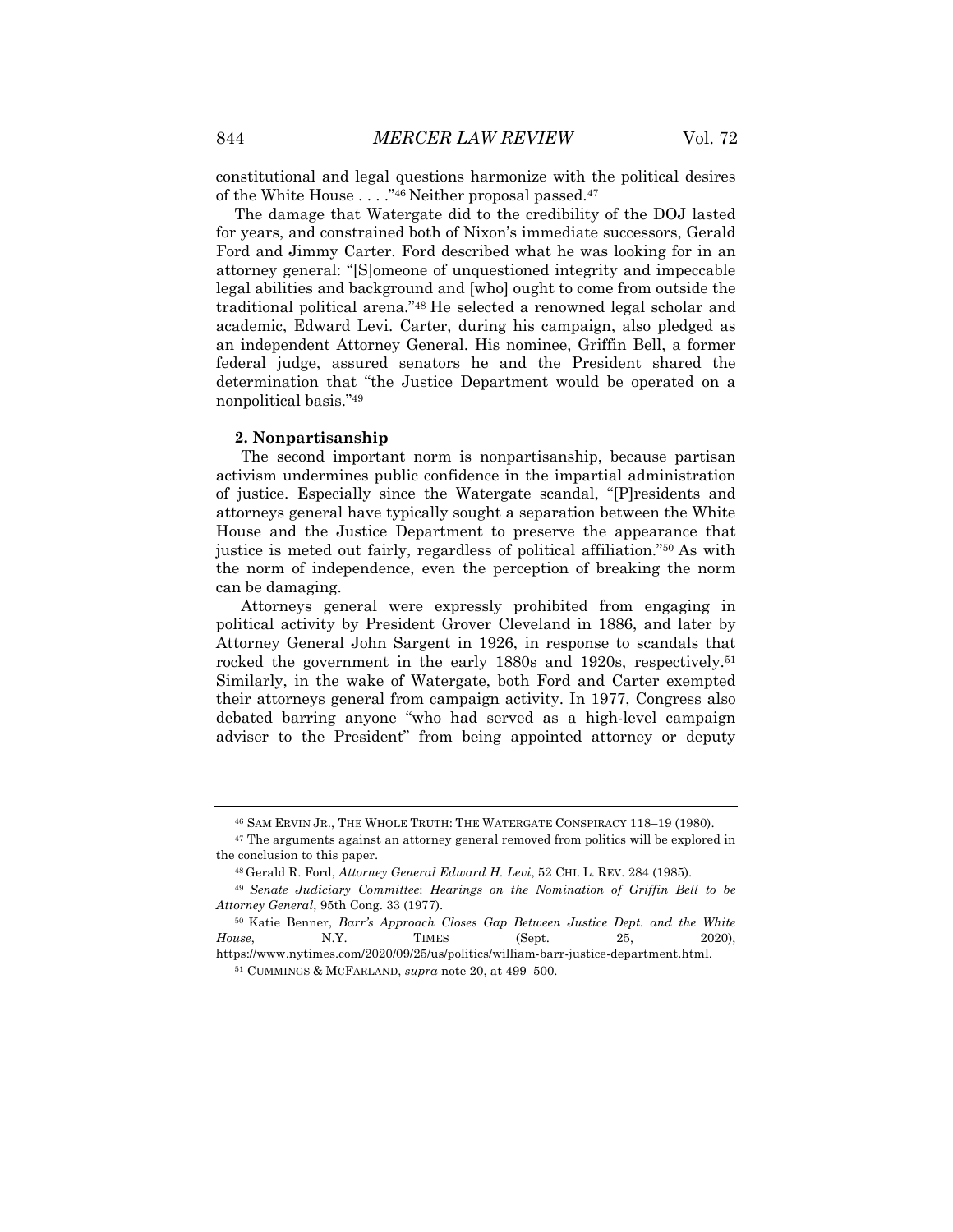attorney general.52 The bill passed the Senate in 1977 but was deleted during conference committee with the House.<sup>53</sup>

The norm of nonpartisanship gave rise to the Department of Justice policy of avoiding action that could affect an election outcome within sixty days of the election. This was the basis for much of the criticism aimed at FBI Director James Comey after he informed Congress that the agency was reopening its investigation into Hillary Clinton's email server days before the 2016 election. A former senior DOJ official colloquially explained the rule, "[Y]ou don't publicly announce that you're conducting a criminal investigation against someone. And you especially don't do it if that person is a candidate, 11 days before an election. That's true whether it's a presidential election or an election for dog catcher."54

Maintaining nonpartisanship—and the appearance of nonpartisanship—can present a challenge. Many appointees have had politically active pasts. Seventeen attorneys general have been in the U.S. Senate and almost as many in the House. Several modern Presidents named either a campaign manager or national party chairman as Attorney General sometime during their administrations. That includes Franklin Roosevelt, Harry Truman, Dwight Eisenhower, John Kennedy, Richard Nixon and Ronald Reagan.55

Once in the DOJ, however, attorneys general are expected to adhere to partisan neutrality. The Justice Manual affirms that the DOJ's actions "must be impartial and insulated from political influence," and its prosecutorial powers "exercised free from partisan consideration."56

Most of those with political pasts have been sensitive to any charge that they are political tools of the President and take pains to insulate their departments from charges of partisanship. One, however, is remarkable for his seemingly cavalier attitude about the norm. John Mitchell was not only Nixon's campaign director in 1968, he began to direct the reelection effort months before he left the DOJ.57 Mitchell may have been oblivious to the norms of politics because he had little

<sup>55</sup> BAKER, *supra* note 1, at 20–21.

<sup>52</sup> CONGRESSIONAL QUARTERLY ALMANAC 1977, 581 (1977).

<sup>53</sup> *Id.* at 581, 584 (1977).

<sup>54</sup> Laura Wagner, *FBI Head Under Fire for Clinton Email Scrutiny Days Before Election*, NPR (Oct. 29, 2016), https://www.npr.org/sections/thetwoway/2016/10/29/499868601/fbi-head-under-fire-for-restarting-clinton-email-investigationdays-before-elect.

<sup>56</sup> *DOJ Alumni Statement on the Events Surrounding the Sentencing of Roger Stone,* DOJ ALUMNI (Feb. 16, 2020), https://medium.com/@dojalumni/doj-alumni-statement-onthe-events-surrounding-the-sentencing-of-roger-stone-c2cb75ae4937.

<sup>57</sup> *Watergate Hearings*, *supra* note 42, at 387–88.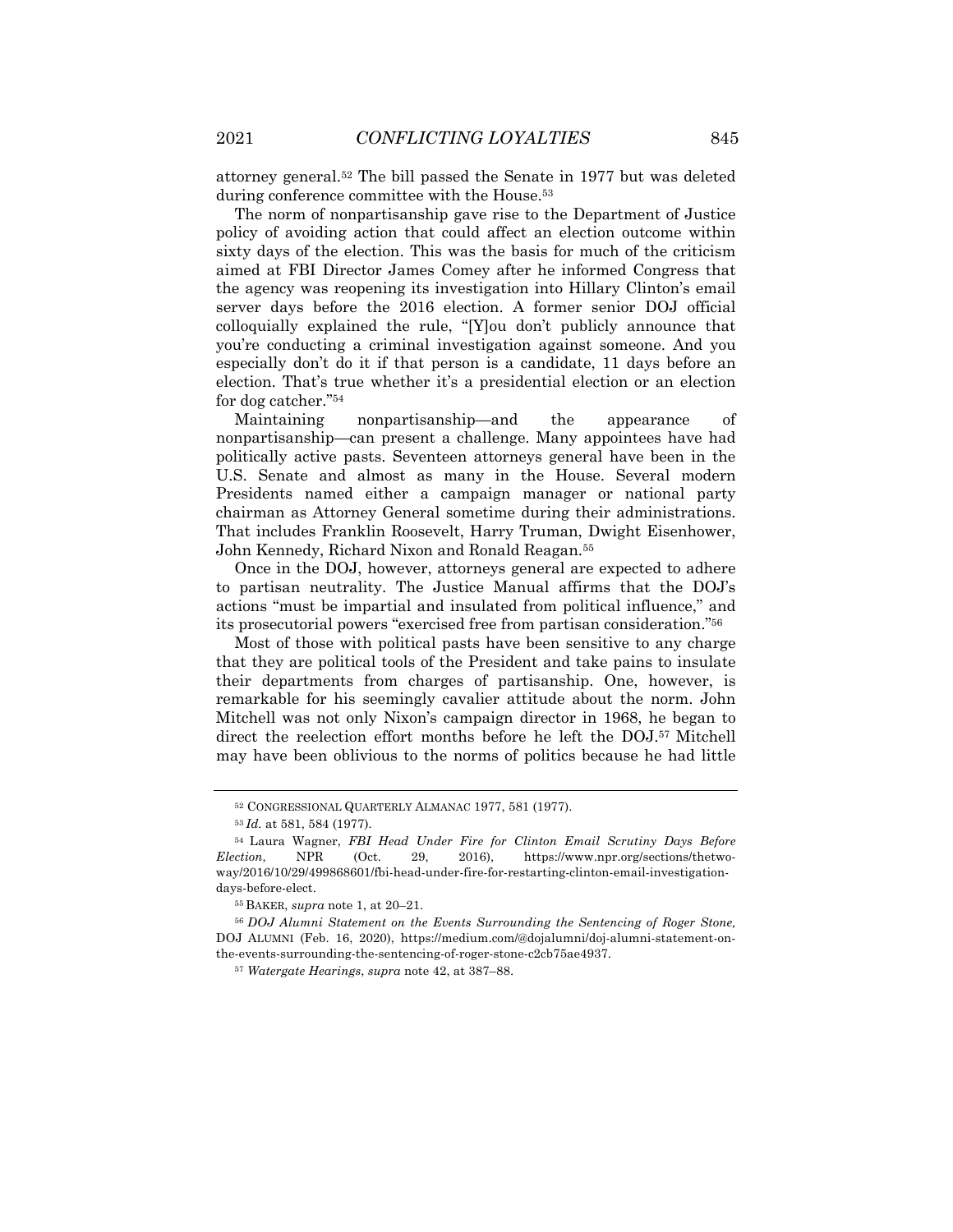partisan experience except on Nixon's campaigns. Ironically, some observers have noted that the Watergate crimes may not have occurred had Nixon turned to the Republican National Committee for campaign help rather than his own close aides and associates.<sup>58</sup>

#### **3. Loyalty**

The third norm is loyalty to presidents in their official capacities. The President is elected; attorneys general are appointed to help them fulfill their constitutional duties. Loyalty is a majoritarian principle, ensuring that an elected President's priorities inform departmental decision-making. Yet an attorney general's loyalty can trigger distrust among other political actors. As Senator Alan Cranston observed in 1974, "even our best attorneys general have never been free from suspicions that because they are political appointees of the President, they will be loyal to him over any other call of duty."59

Loyalty to the President is not *per se* a corrupting influence. On the contrary, it can enable an attorney general to be a trusted adviser, able to disagree without being seen as disloyal. For example, the trust between President Eisenhower and his Attorney General, Herbert Brownell, enabled Eisenhower to sign off on the Department of Justice's effort to enforce school desegregation in New Orleans in 1960.60 Trust also was an important factor in Robert Kennedy's decision to join the DOJ. His father urged him to accept his brother's offer of the attorney generalship, against Bobby's preference for a lower profile position at State. His father insisted that "John Kennedy needed someone in the cabinet whom he knew intimately and trusted utterly."61 Later, Edwin Meese III was described as "Reagan's Bobby Kennedy" because he was so close to Ronald Reagan and trusted on such a broad range of issues.<sup>62</sup>

Without that trust, a president may sideline an attorney general on important legal matters, turning instead to the White House Counsel and or legal advisers in other departments. In rare cases, the President may opt for a more sympathetic head of the DOJ. Donald Trump, for example, replaced his first Attorney General, Jeff Sessions, after

<sup>58</sup> ERVIN, *supra* note 46, at vii.

<sup>59</sup> *Removing Politics from the Administration of Justice*: *Hearings before the S. Subcomm. on Separation of Powers of the Comm. on the Judiciary on S. 2803 and S. 2978*, 93d Cong. 6 (1974).

<sup>60</sup> Harold R. Tyler Jr., *The Attorney General of the United States: Counsel to the President or to the Government?* 45 ALB. L. REV. 8 (1980).

<sup>61</sup> ARTHUR M. SCHLESINGER JR., ROBERT KENNEDY AND HIS TIMES 231 (1978).

<sup>62</sup> Burt Solomon, *Meese Sets Ambitious Agenda That Challenges Fundamental Legal Beliefs*, 17 NATIONAL J. 2640; John A. Jenkins, *Mr. Power: Attorney General Meese Is Reagan's Man to Lead the Conservative Charge*, N.Y. TIMES (Oct. 12, 1986), at 19.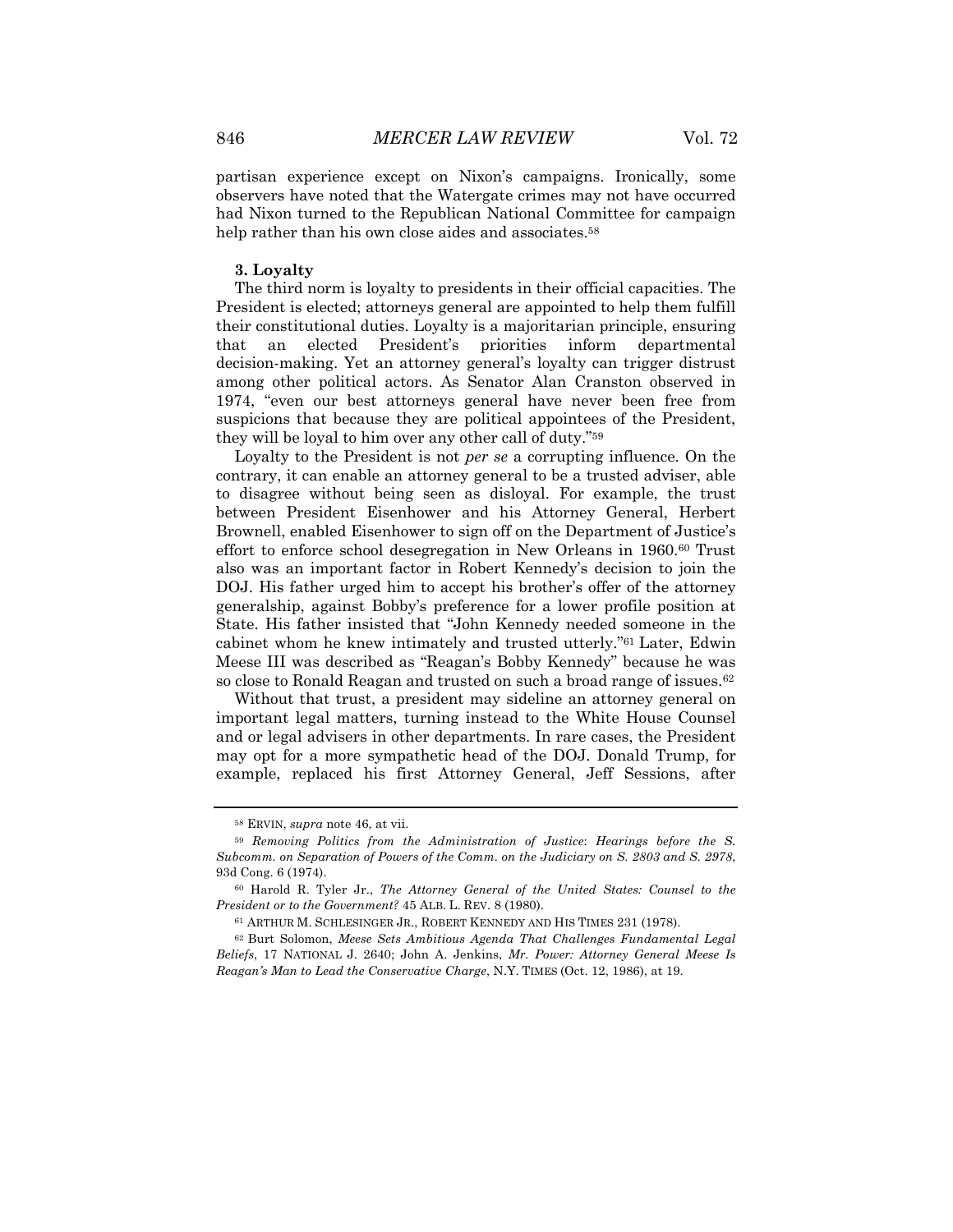repeatedly characterizing him as disloyal for recusing himself from overseeing the Mueller probe.63 Sessions' recusal was the appropriate course of action, yet the President did not see it that way, calling the recusal "very unfair to the president."64 He continued the attacks even after Sessions left office on November 17, 2018.65

Janet Reno's tenure as Attorney General provides a case study in how debates about loyalty may hinge on political calculations. Reno was not Clinton's first choice or his second to head the DOJ. When the first two had to withdraw from consideration, he turned to others for recommendations. Reno, Miami-Dade County's prosecutor for fifteen years, was mentioned in glowing terms. Clinton selected her, noting at the time she "[p]ossesses one quality most essential to being Attorney General—unquestioned integrity."66

But she was an outsider, both to the Capitol and to the Clintons, and questions about her loyalty dogged her from the start. Bernie Nussbaum, Clinton's White House Counsel, described her as "very standoffish, very self-protective, very proper."67 She was criticized heavily for naming four independent counsel probes of the administration, leading some unnamed White House aides to charge she was insufficiently loyal to the President.68

Ironically, she appointed the first special prosecutor at the President's direction in 1993. The President hoped that an investigation would quickly put questions about the Whitewater land deal to rest. However, when the new independent counsel law passed, a three-judge panel of the Special Division of the United States Court of Appeals named a new Whitewater counsel, Kenneth Starr.69 His investigation

<sup>63</sup> Michael S. Schmidt & Maggie Haberman, *Trump Humiliated Sessions After Mueller Appointment*, N.Y. TIMES (Sept. 14, 2017), https://www.nytimes.com/2017/09/14/us/politics/jeff-sessions-trump.html.

<sup>64</sup> *Quotation of the Day: Trump Lashes Out at Russia Inquiry and Its Overseers*, N.Y. TIMES (July 19, 2017), https://www.nytimes.com/2017/07/19/todayspaper/quotation-of-theday-trump-lashes-out-at-russia-inquiry-and-its-overseers.html.

<sup>65</sup> *See* Donald Trump (@realDonaldTrump), TWITTER (July 19, 2017; June 5, 2018; March 4, 2020; May 22, 2020).

<sup>66</sup> Federal News Service, *Announcement by President Bill Clinton of Janet Reno as Attorney General*, C-SPAN (Feb. 11, 1993), https://www.c-span.org/video/?37897-1/attorneygeneral-nomination.

<sup>67</sup> Interview by Russell L. Riley, Nancy Baker Stephen F. Knott, and

James Sterling Young with Bernard Nussbaum, Charlottesville Va. (Sept. 24, 2002).

<sup>68</sup> Benjamin Wittes, *The Surprising Loyalist; Janet Reno Isn't a Team Player but Her Commitment to Clinton is Strong,* LEGAL TIMES, (Dec. 23, 1996).

<sup>69</sup> Susan Schmidt, *Judges Replace Fiske as Whitewater Counsel*, WASH. POST (Aug. 6, 1994), https://www.washingtonpost.com/archive/politics/1994/08/06/judges-replace-fiskeas-whitewater-counsel/4ca08c66-62cd-4ef3-a44f-9835399ed0ee/.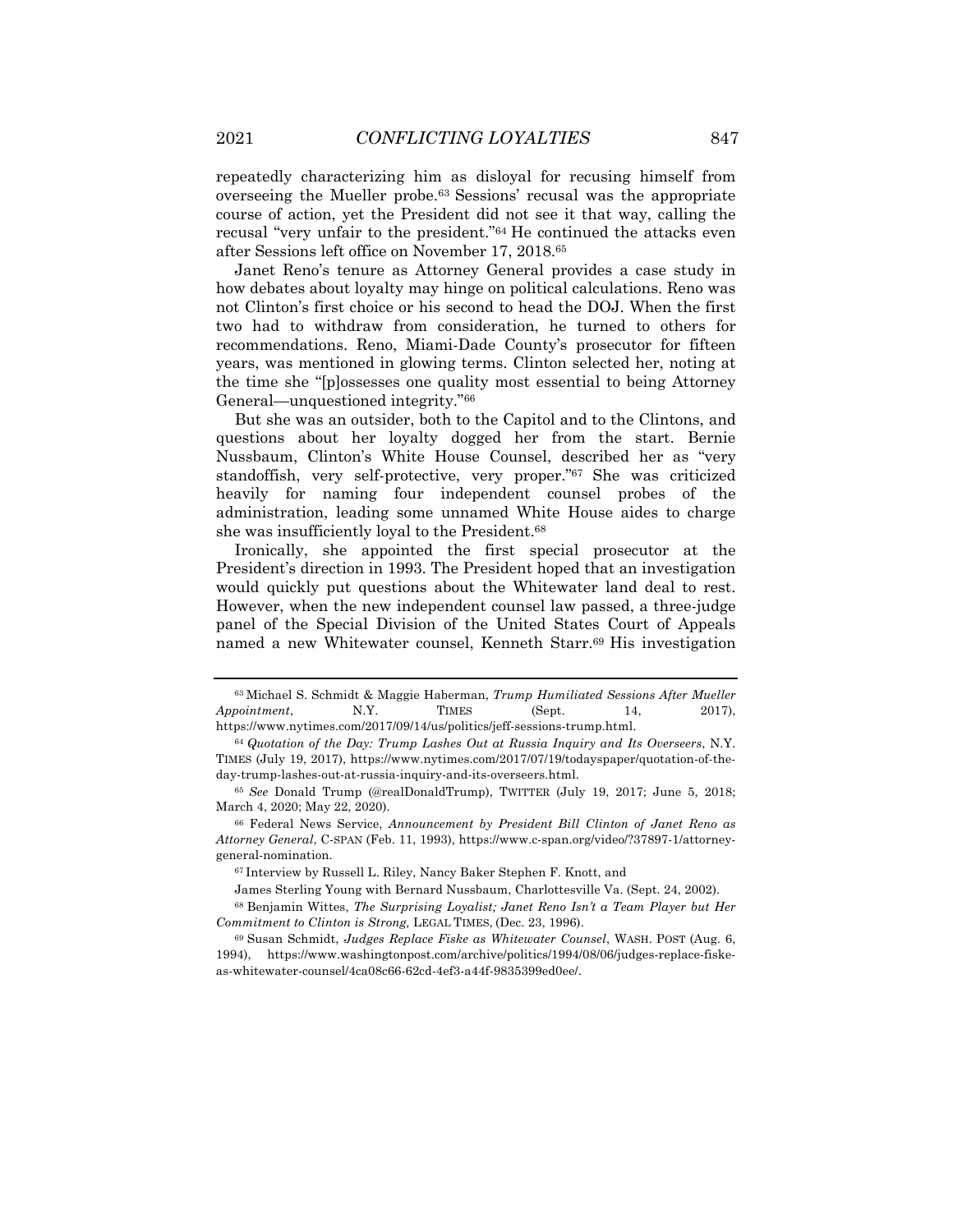dragged on into Clinton's second term. Then, in early 1998, Reno acceded to Starr's request to expand his mandate to include allegations regarding Paula Jones and Monica Lewinsky. Nine months later, the Starr Report was released and led to Clinton's impeachment. Clinton was not happy with his Attorney General but, for political reasons, felt he could not fire her.70 For one thing, Reno had support among key constituencies and a higher public approval rating than he did.71

Others accused Reno of being too loyal to the President. She faced this charge repeatedly from congressional Republicans, in particular when allegations arose about possible Democratic fundraising violations during the 1996 election. Her resistance to naming an independent counsel in that case led to a House hearing and a subpoena for related internal DOJ documents.72 Recognizing that congressional political pressure also could undermine public trust, she refused to turn over the documents, ensuring "public confidence in our ability to make lawenforcement decisions free of political pressure."73 Republicans were not the only ones believing she was too deferential to the White House. Many on the left had hoped she would build on her liberal reputation in Florida, including her opposition to the death penalty and skepticism of mandatory minimum sentencing. She did institute some liberal priorities, but she disappointed civil liberty advocates by supporting the administration in the areas of national security, surveillance, and crime control.74

When she was accused of not being a loyal soldier, Reno remarked that the President "expressly didn't hire me to be a loyal soldier. He hired me to be a lawyer for the people."<sup>75</sup> Even so, she exercised loyalty in the way that she understood. A close colleague described her view, "My job is to give the very best advice I can with the very best information I can. But I don't get to decide these things, and if the president has a different view than I do, the president wins."76

<sup>70</sup> Nussbaum, *supra* note 63.

<sup>71</sup> Susan Baer, *Crime*-*Fighter with Heart, Reno Sets Out for Reform,* BALTIMORE SUN (July 1, 1993), https://www.baltimoresun.com/news/bs-xpm-1993-07-01-1993182025 story.html.

<sup>72</sup> Stephen Labaton, *Tape Links Clinton to Man Tied to Crime*, N.Y. TIMES (Oct. 19, 1997), https://www.nytimes.com/1997/10/18/us/tape-links-clinton-to-man-tied-tocrime.html.

<sup>73</sup> David Rosenbaum, *Panel Votes to Charge Reno With Contempt of Congress*, N.Y. TIMES (Aug. 7, 1998), https://www.nytimes.com/1998/08/07/us/panel-votes-to-charge-renowith-contempt-of-congress.html.

<sup>74</sup> Wittes, *supra* note 68.

<sup>75</sup> Baer, *supra* note 71.

<sup>76</sup> Wittes, *supra* note 68.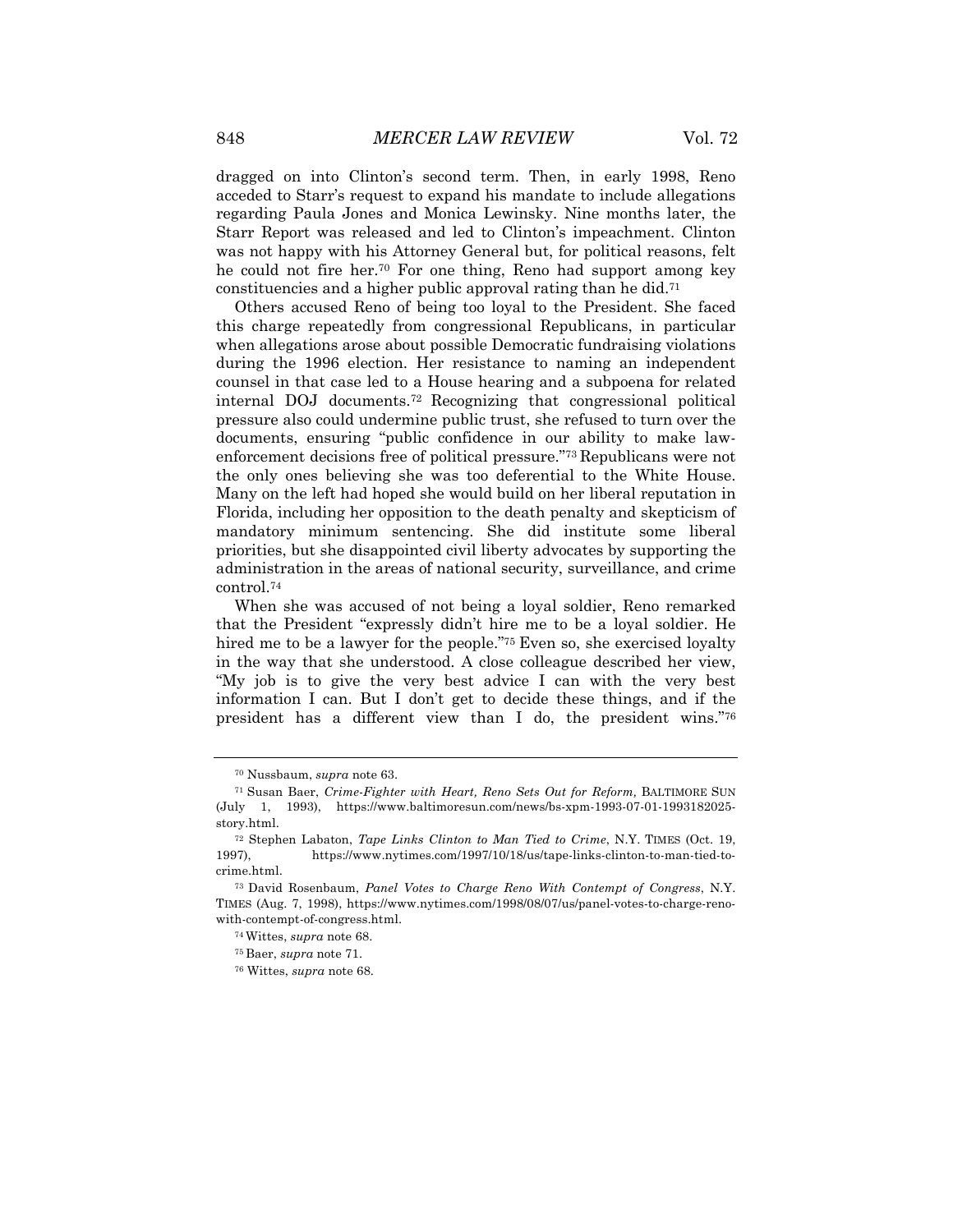Maintaining her reputation for integrity, Reno went on to have the longest tenure at the DOJ than any Attorney General except Wirt in the early nineteenth century.77

#### **4. The Importance of Appearances**

Following these norms is insufficient to maintaining public trust in the administration of justice; also essential is the perception that the Attorney General is following these norms.

Robert Kennedy understood the importance of public perceptions. Kennedy knew his appointment to the Department of Justice would be controversial, both because he was the President's brother and because of his own political history, which included serving as JFK's campaign manager in 1960. To ensure that the DOJ maintained a reputation of independence and nonpartisanship, he consciously avoided any action that could be construed as overtly political. At his first staff meeting, he expressly barred DOJ staff from engaging in party activities. Kennedy also attempted to insulate the DOJ from any hint of favoritism in investigations and prosecutions. This was occasionally uncomfortable for the young Attorney General. For example, he felt he had to hand off the bribery prosecution of a State Supreme Court Justice—whose brother had been an important early supporter of John Kennedy's—to a long-time career prosecutor.78 Even more wrenching for him, he did not intervene in the prosecution of a close friend of the Kennedys who was charged with federal tax evasion, even though he knew the accused suffered mental health issues.79

Attorneys general may believe they are acting in accord with the normative expectations of the office, but their actions and rhetoric can appear otherwise. As that perception of politicization spreads, it weakens public faith in the DOJ. The salience of appearances in highly partisan times is illustrated by a June 2016 incident occurring on the Phoenix airport tarmac. When the airplane of Loretta Lynch, Barack Obama's Attorney General, touched down in Phoenix, former President Bill Clinton decided to drop in for a brief visit. Hillary Clinton was under FBI investigation at the time for using a private email server when she was Secretary of State. The story of their twenty-minute

<sup>77</sup> Office of the Attorney General, *Attorney General: William Wirt*, U.S. DEPARTMENT OF JUSTICE (July 7, 2017), https://www.justice.gov/ag/bio/wirt-william; Office of the Attorney General, *Attorney General: Janet Reno*, U.S. DEPARTMENT OF JUSTICE (Mar. 16, 2021), https://www.justice.gov/ag/bio/reno-janet.

<sup>78</sup> ROBERT KENNEDY: IN HIS OWN WORDS 359 (Edwin Guthman & Jeffrey Shulman, eds. 1988).

<sup>79</sup> VICTORY S. NAVASKY, KENNEDY JUSTICE 378–91 (1971).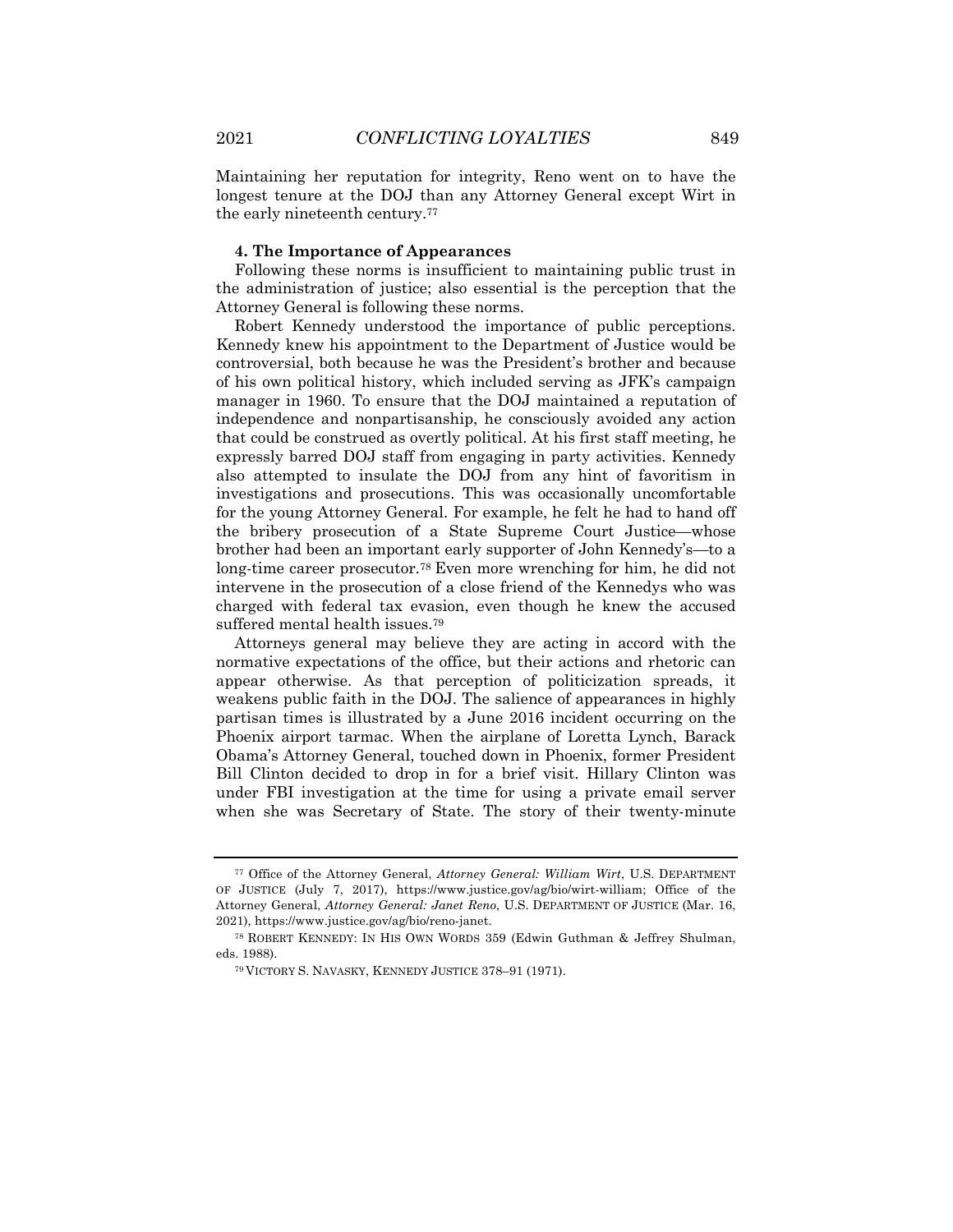conversation exploded on conservative news sites as an example of secret political tampering with law enforcement, even though Bill Clinton had been out of office for more than fifteen years and exercised no authority over Lynch. The appearance of impropriety was sufficient to give candidate Trump gist for a Twitter broadside, as well as fuel a book and multiple internet sites alleging a conspiracy.80 Mainstream news outlets initially covered it as well, leading CNN Politics to note, "The meeting is raising questions about whether the independence of the Justice Department . . . might have been compromised."81

The appearance of independence remains critical in the current partisan environment, with several actions of Attorney General William Barr raising even more serious questions.

Unlike Kennedy, Barr has little of the political background customarily associated with the perception of partisanship. His career has alternated between private practice and government service, including years in the DOJ. Further, his prior DOJ service suggests he knows the normative expectations of the office. His remarks in his 2019 confirmation hearings and July 2020 testimony before the House Judiciary Committee confirm this. Barr noted the Attorney General "holds in trust the fair and impartial administration of justice" and must handle criminal cases "evenly, based on the facts and without regard to political and personal considerations."82 He explicitly reassured the House that the President had not interfered in the DOJ's decisions, strongly rejecting any suggestion that he plays politics or caves in to the President's demands.83

Yet the perception that he does persists. Hundreds of current and former DOJ employees have joined legal scholars to point out how unprecedented his actions are, from reversing decisions made by career prosecutors and initiating investigations pushed by the White House, to echoing the President's key reelection messages, including fomenting doubt about absentee ballot integrity.84

Initially, the prosecutors whose judgments were reversed did not comment publicly, in keeping with established DOJ practice. However,

<sup>80</sup> *See* CHRISTOPHER SIGN, SECRET ON THE TARMAC (2020). The leak about the meeting did result in an FBI probe, since it breached security protocols.

<sup>81</sup> Eli Watkins, *Bill Clinton Meeting Causes Headaches for Hillary*, CNN POLITICS (June 30, 2016), https://www.cnn.com/2016/06/29/politics/bill-clinton-lorettalynch/index.html.

<sup>82</sup> CNN News Room, *Attorney General Bar's Opening Statement to Congress*, CNN (July 28, 2020), https://www.cnn.com/videos/politics/2020/07/28/barr-opening-statementhouse-judiciary-testimony-hearing-sot-nr-vpx.cnn.

<sup>83</sup> *Id*.

<sup>84</sup> Benner, *supra* note 50.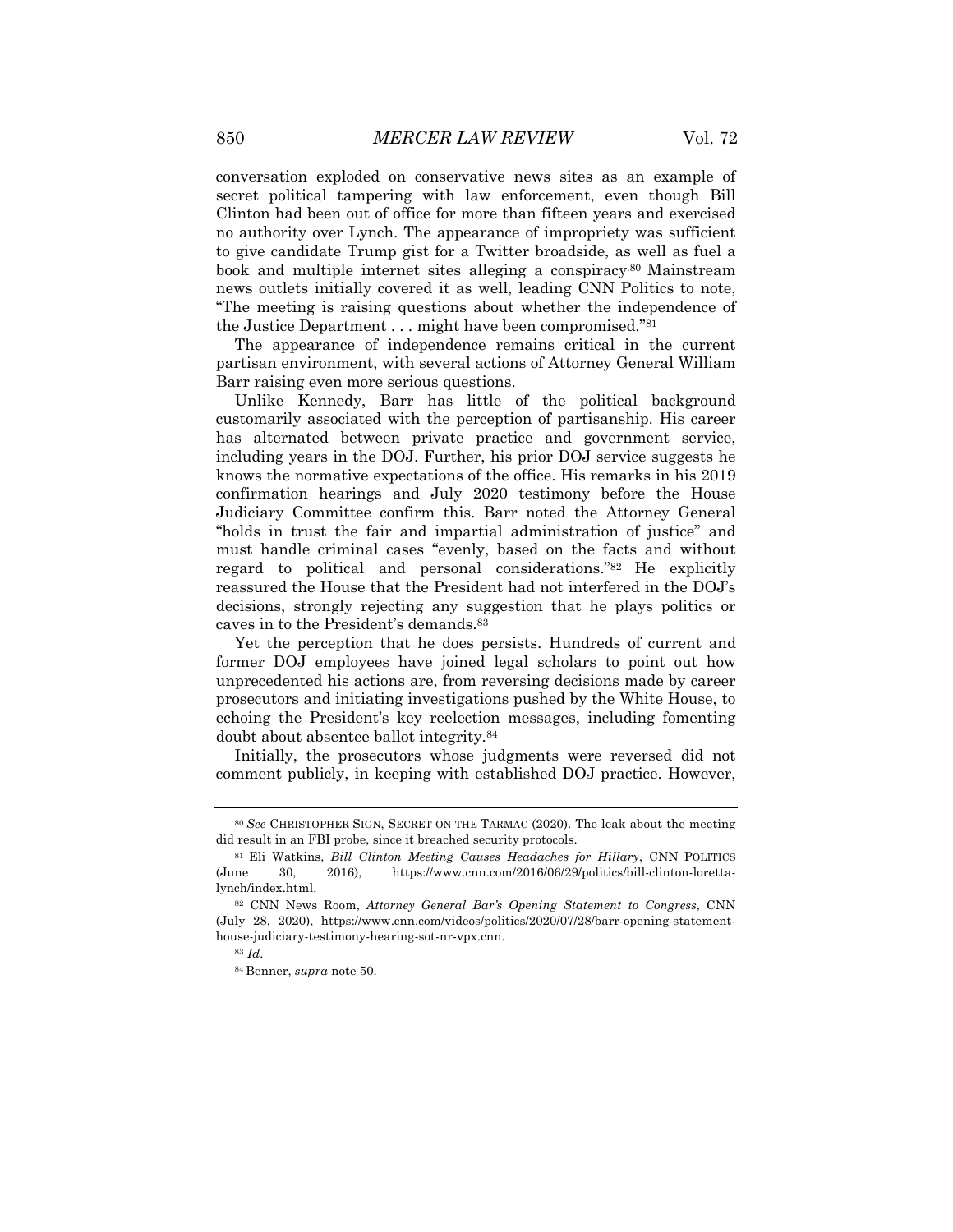others in the legal community did weigh in. The case of Roger Stone's sentencing is illustrative. DOJ attorneys recommended Stone serve seven to nine years in prison. Hours later, the President tweeted that the prosecution's recommendation was "horrible and very unfair."85 Less than a day after that, the Attorney General issued an updated sentencing memo that recommended only fifteen to twenty-one months in prison. In apparent protest, four prosecutors resigned from the team and the fifth resigned from the DOJ. Several former DOJ employees immediately accused the DOJ of abandoning decades of independence to help a friend of the President.<sup>86</sup> Days later, more than 2,000 former DOJ employees—from both Republican and Democratic administrations—published an open letter calling on Barr to resign. The letter explained, "It is unheard of for the Department's top leaders to overrule line prosecutors, who are following established polices, in order to give preferential treatment to a close associate of the President."87 Another open letter was posted by former DOJ employees after Barr appeared to be involved in clearing protestors from Lafayette Square in June 2020. About 1,260 called on the DOJ's Inspector General to investigate if "the Attorney General or any other DOJ employee has directly participated in actions that have deprived Americans of their constitutional rights."88 Resignations by more prosecutors in the Fall of 2020 led to further reproach by the legal community. Two former top DOJ attorneys wrote, "A hallmark of the department . . . is its tradition of political independence, forged over decades since its creation in 1870. Neither of us ever heard of career civil servants resigning because they believed the [A]ttorney [G]eneral

<sup>85</sup> John Kruzel, *DOJ Lawyers Resign En Masse Over Roger Stone Sentencing*, THE HILL (Feb. 22, 2020), https://thehill.com/regulation/court-battles/482655-doj-lawyers-resign-enmasse-over-roger-stone-sentencing.

<sup>86</sup> Del Quentin Wilber, *Justice Department Roiled by Resignations in Roger Stone Case,* L.A. TIMES (Feb. 12, 2020), https://www.latimes.com/politics/story/2020-02-12/justicedepartment-resignations-stone-case.

<sup>87</sup> *Former DOJ Officials Call on U.S. Attorney General Barr to Resign*, REUTERS (Feb. 16, 2020), https://www.reuters.com/article/usa-trump-russia-stone/former-doj-officialscall-on-u-s-attorney-general-barr-to-resign-idINKBN20B0AC; *see also* Laura Jarrett, *More than 2,000 Former Prosecutors and Other DOJ Officials Call on Bill Barr to Resign*, CNN POLITICS (Feb. 17, 2020), https://www.cnn.com/2020/02/16/politics/prosecutors-dojofficials-barr-resign/index.html.

<sup>88</sup> *DOJ Alumni Letter to Inspector General Michael Horowitz*, DOJ ALUMNI (June 10, 2020), https://medium.com/@dojalumni/doj-alumni-letter-to-inspector-general-michaelhorowitz-8011bb12167b.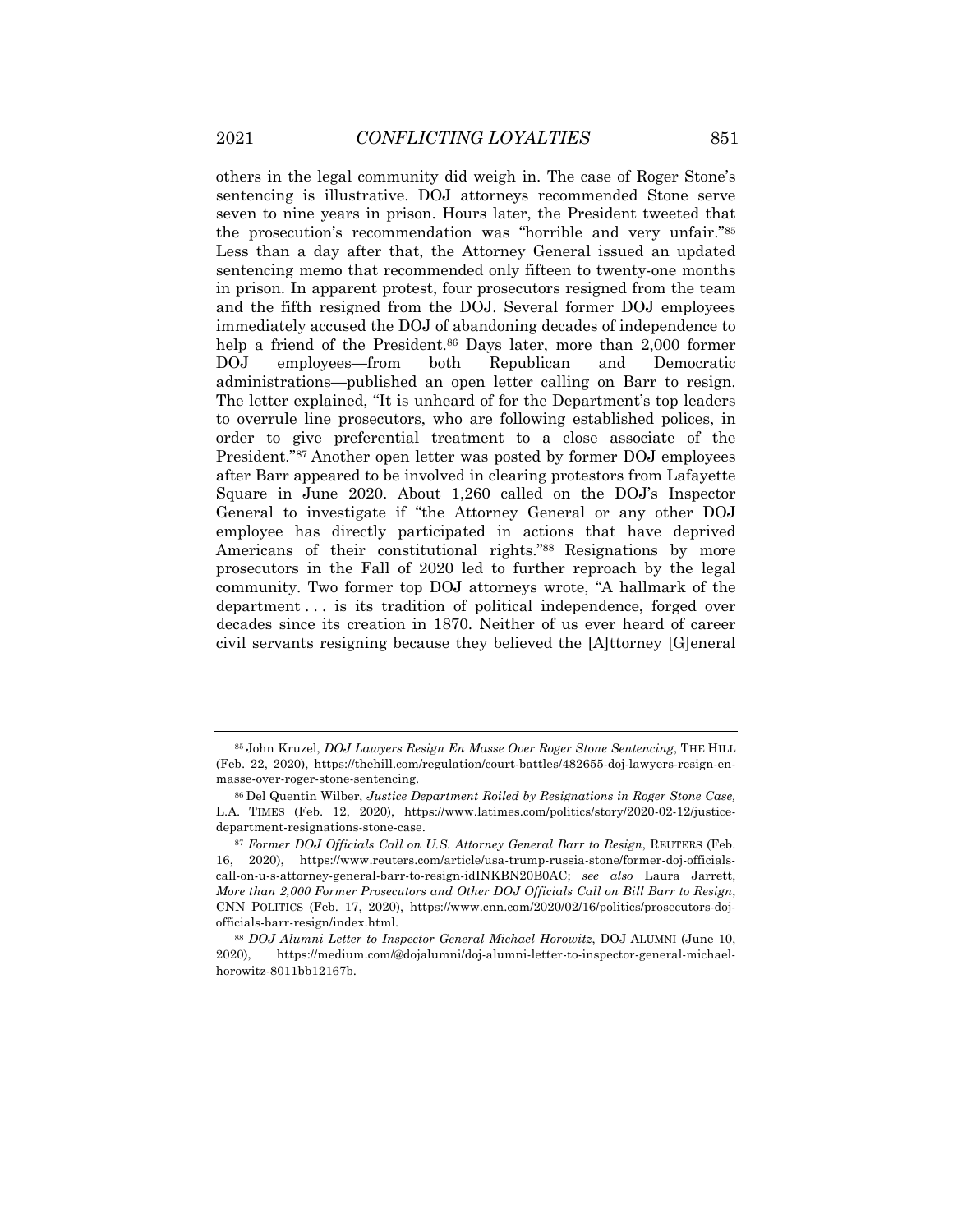was acting politically."89 When a U.S. Attorney resigned a few weeks later, he broke the customary silence to accuse the Attorney General of "slavish obedience to Donald Trump's will in his selective meddling with the criminal justice system [.]"<sup>90</sup> In late October 2020, twenty more former U.S. Attorneys publicly criticized the politicization of the DOJ; they had served in every Republican administration since Eisenhower.91

The sheer number of former DOJ employees speaking out is unprecedented, more so because of the discretion drilled into federal prosecutors. Nor can their concerns be easily dismissed as partisan attacks.

For his part, the Attorney General vociferously denies that he has acted inappropriately or politically. He sees his actions as legitimate and even necessary. In his Constitution Day remarks at Hillsdale College, for example, he said, "Line prosecutors . . . are generally part of the permanent bureaucracy. They do not have the political legitimacy to be the public face for tough decisions . . . . Nor can the public and its representatives hold civil servants accountable in the same way as appointed officials."92 It is important to note that Barr did not comply with every directive by the President, including some that might have impacted the 2020 election in Trump's favor.93 Yet, the Attorney

<sup>90</sup> Phillip Halpern, *Commentary, I Won't Work in Attorney General William Barr's Justice Department Any Longer,* S.D. UNION-TRIBUNE (Oct. 14, 2020),

<sup>89</sup> Neal K. Katyal & Joshua A. Geltzer, *Opinion, this is How Bad It's Gotten at the Justice Department,* N.Y. TIMES (Sept. 17, 2020), https://www.nytimes.com/2020/09/17/opinion/trump-barr-justice-department.html?

https://www.sandiegouniontribune.com/opinion/commentary/story/2020-10-14/williambarr-department-of-justice-doj.

<sup>91</sup> *Statement of Former U.S. Attorneys Who Served Under Republican Presidents*, WASH POST (Oct. 27, 2020), https://www.washingtonpost.com/context/statement-of-former-u-sattorneys-who-served-under-republican-presidents/ecd4d1ac-f10e-4ca8-a560 b2359d9b2b83/?itid=lk\_interstitial\_manual\_9.

<sup>92</sup> William Barr, *Attorney General's Remarks as Delivered at Hillsdale College*, LAWFARE BLOG (Sept. 17, 2020), https://www.lawfareblog.com/transcript-attorneygenerals-remarks-delivered-and-qa-hillsdale-college.

<sup>93</sup> Among these actions was the President's demand for an investigation and indictment of Joe and Hunter Biden; for the pre-election release of a report on the origin of the FBI's Russia probe in 2016; and for public exposure of the Obama administration's "unmasking" of Americans whose names had been redacted in intelligence reports. Katie Benner & Julian E. Barnes, *Review Finds No Irregularities in Requests for Classified Information.* N.Y. TIMES (Oct. 14, 2020), https://www.nytimes.com/2020/10/14/us/politics/barr-durham-unmasking-probe.html; Martin Pengelly & Tom McCarthy, *Trump Asks Barr to Investigate Dubious Claims Against Joe and Hunter Biden*, GUARDIAN (Oct. 20, 2020), https://www.theguardian.com/us-news/2020/oct/20/trump-barr-special-prosecutor-joebiden-hunter-biden?CMP=Share\_iOSApp\_Other.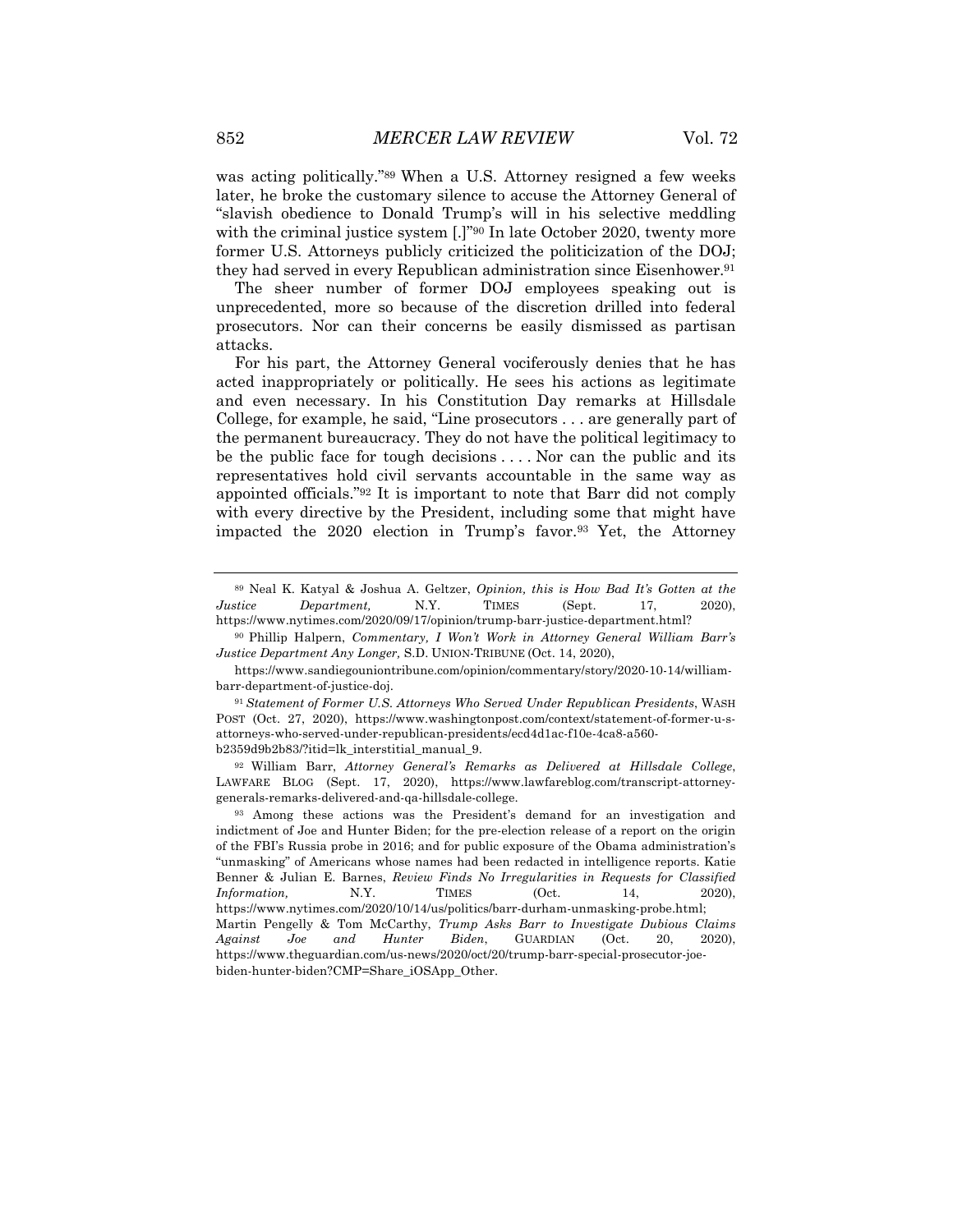General never addressed the potential impact that perception of bias can have on the administration of justice. Regardless of the Attorney General's actual motives, the appearance that he acted improperly has

#### IV. LAW & POLITICS: CONCLUDING THOUGHTS

This examination of the history and norms of the Office of the Attorney General brings us back to the duality that sparked my interest all those years ago. Former U.S. Attorney and later independent counsel, Whitney North Seymour, wrote that the Attorney General is compelled to serve two masters—the President and the law. He called it "a fundamental flaw in the original conception of the Department of Justice"94 and proposed dividing the functions into an attorney general/presidential adviser, and a chief prosecutor.95 That idea never caught on. Others have proposed various institutional arrangements to ensure that the Attorney General, while constitutionally obligated to serve the President, fulfills other essential obligations: to the government, to the Constitution and to the American people as well.

Archibald Cox, John Kennedy's solicitor general and the first special prosecutor in the Watergate investigation, rejected the idea that the Department of Justice should be independent of the White House, writing, "The close relationships between law and policy, and between the Attorney General as lawyer and the President as client, make [it] unwise, if not impossible, to give independent status to the Attorney General and [the] Department of Justice."96

Furthermore, as some have pointed out, formal institutional limits will not ensure that the Attorney General's office is truly independent and nonpartisan. An attorney general who intends to abuse the office will find a way, as Charles Cooper, former head of the Office of Legal Counsel, noted.97 In fact, removing an attorney general from the political world would also remove the law officer from a system of accountability. A chief prosecutor who is autonomous of the President poses a different kind of threat, able to amass vast prosecutorial powers.

undercut key norms in the DOJ.

<sup>94</sup> *Removing Politics Hearings*, *supra* note 59, at 216 (testimony of Whitney North Seymour Jr., U.S. Attorney for Southern District of New York under Nixon & independent counsel under Reagan).

<sup>95</sup> WHITNEY NORTH SEYMOUR JR., UNITED STATES ATTORNEY: A INSIDE VIEW OF 'JUSTICE' IN AMERICA UNDER THE NIXON ADMINISTRATION 228–32 (1975).

<sup>96</sup> *Removing Politics Hearings, supra* note 59, at 208 (testimony of Archibald Cox, first independent counsel in Watergate investigation).

<sup>97</sup> Interview with Charles Cooper, in Washington, D.C. (Oct. 19, 1987).